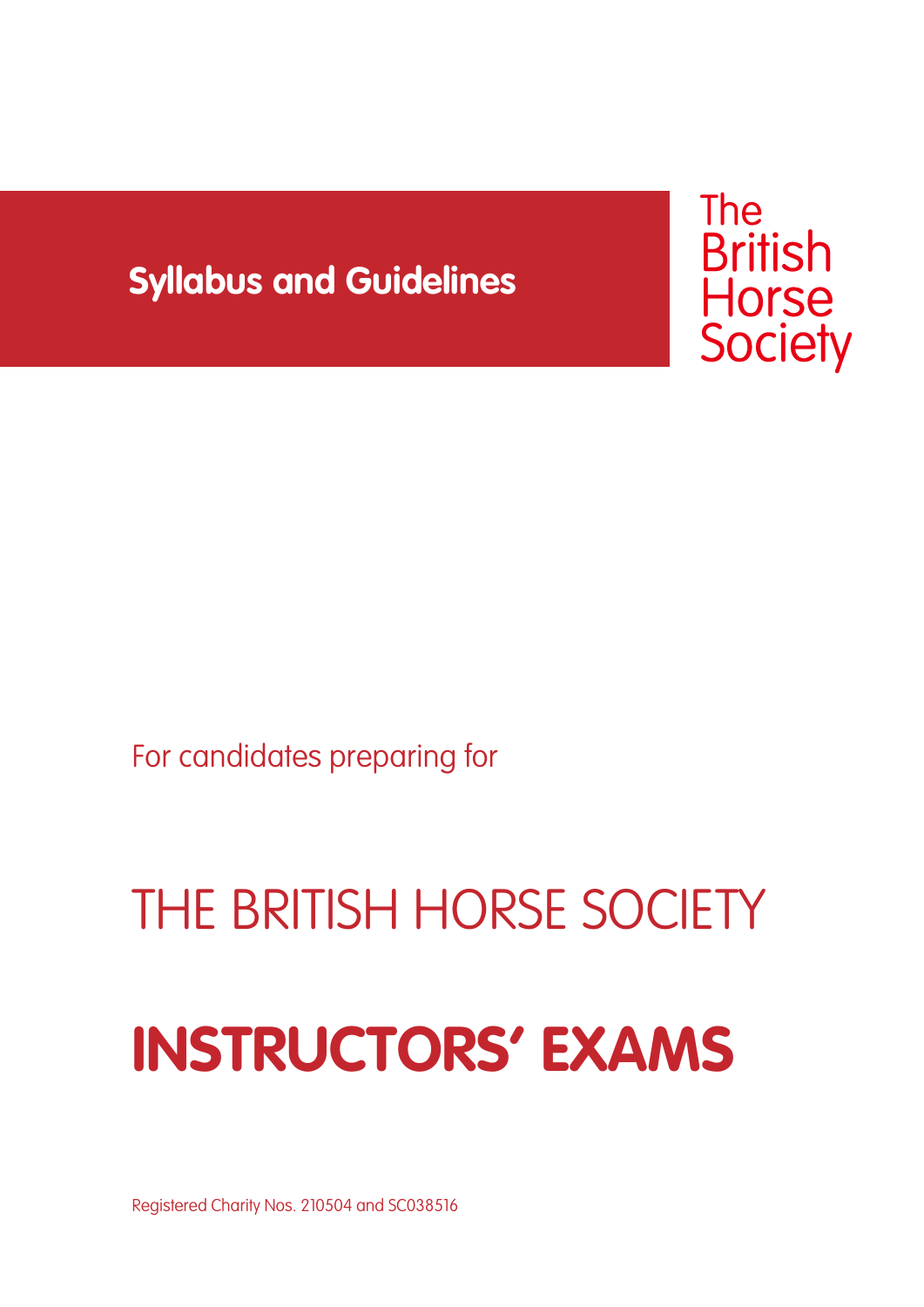Produced 19 October 2016

The British Horse Society Abbey Park **Stareton** Kenilworth Warwickshire CV8 2XZ

> Tel: 02476 840508 Fax: 02476 840501

Email: [education@bhs.org.uk](mailto:education@bhs.org.uk) Website: www.bhs.org.uk

© Published by The British Horse Society. All rights reserved. No part of this Publication to be reproduced, stored in a retrieval system or transmitted in any form or by any means, electronic, mechanical or otherwise without the prior permission of The British Horse Society.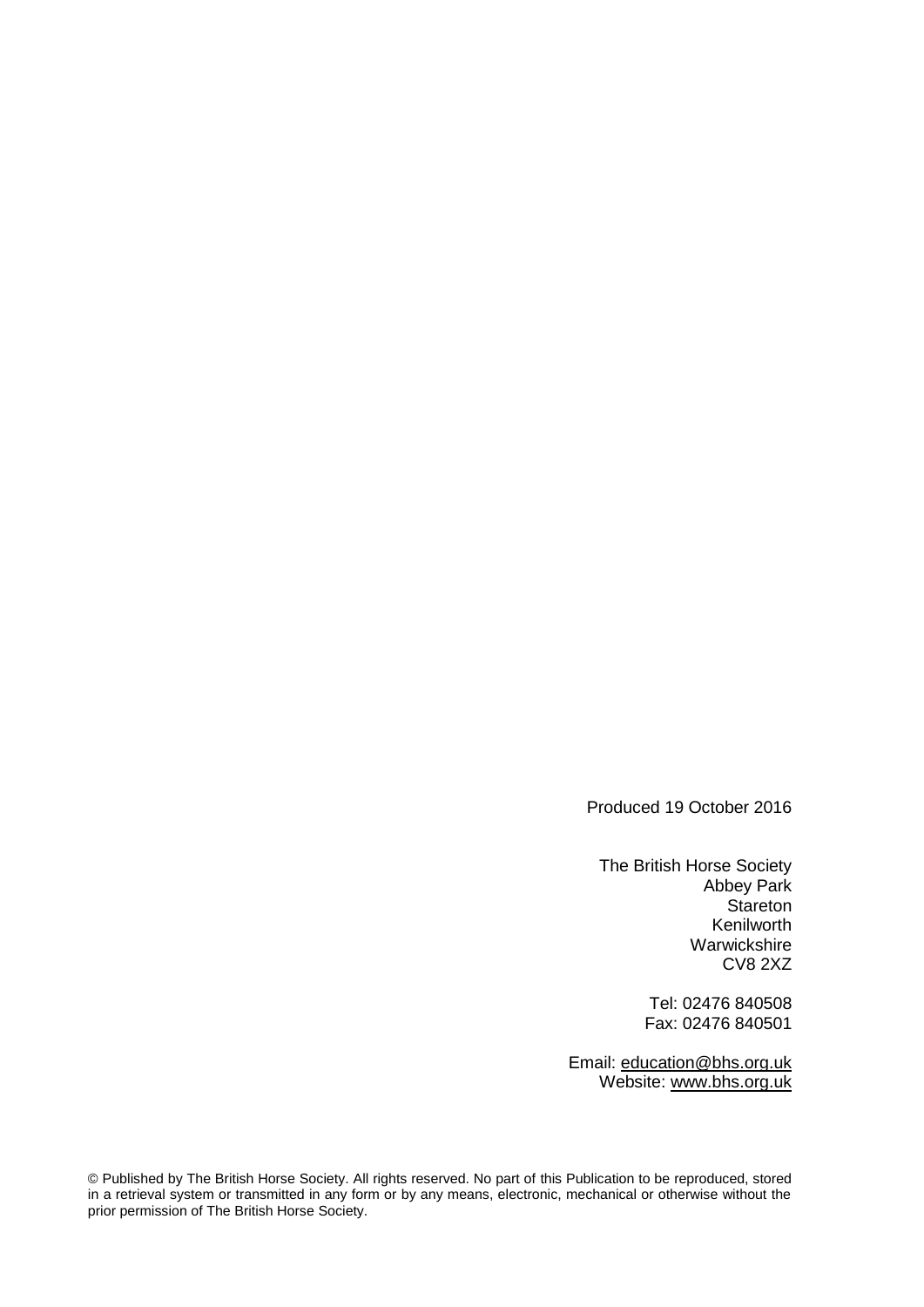# **THE BHS INSTRUCTOR'S CERTIFICATE**

#### **'A BHSI is an established coach across all three original Olympic disciplines, capable of fulfilling a senior role within an equestrian business.'**

The BHSI certificate is made up of three separate assessments and is open to members of The BHS who have reached the age of 22 years.

- **a) BHS Stable Manager's Certificate (BHS SM)** This examination is open to holders of Stage 4 Horse Knowledge and Care.
- **b) BHS Senior Equitation Certificate (BHS SE)** This examination is open to holders of Stage 4 Riding.

#### **c) BHS Senior Coach Certificate (BHS SC)**

This examination is open to holders of the Intermediate Teaching Test. Candidates must also hold and submit either the HSE Health and Safety First Aid at Work or The BHS First Aid certificate at the time of application.

These may be taken in any order, and each involves a half-day assessment. Each represents part of The BHSI qualification and is also a 'stand alone' certificated qualification.

|                  | The <b>BHSI</b> is assessed to the following levels:    |
|------------------|---------------------------------------------------------|
| Dressage:        | Riding and Coaching up to and including Advanced Medium |
| Show Jumping:    | Riding up to 1.15m                                      |
|                  | Coaching up to 1.20m                                    |
| Eventing:        | Riding up to 1.10m (B.E. Novice)                        |
|                  | Coaching up to 1.20 (B.E. Intermediate)                 |
| Coach Education: | To <b>BHSII</b>                                         |

#### **The content of The BHSI syllabus is subject to revision.**

#### **NB**

Candidates who currently hold the separate Equitation Certificate or Teach Certificate (pre 1990), when the certificates were awarded separately, will be required to successfully complete the current Senior Equitation and Senior Coach certificates to be awarded the full BHS Instructor's Certificate.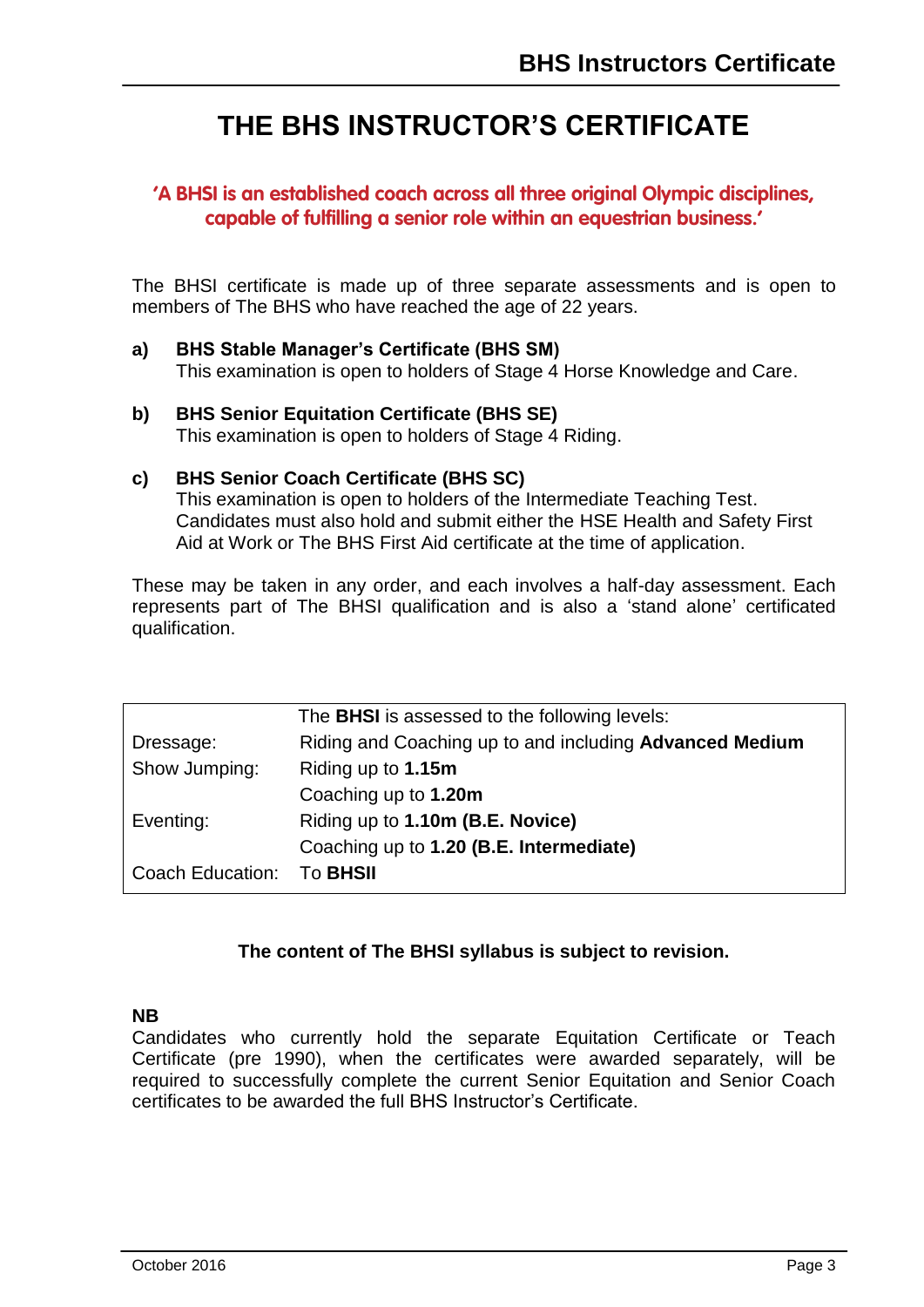#### **A BHSI should possess the following qualities:**

- Is a trainer of horses and riders who can bridge the gap between training at the grass roots level (new/novice riders, young/green horses, learner teachers) and those competing in national classes to the levels shown.
- Have an impeccable record of integrity and sets the highest standard at all times.
- Has commitment to continued development of health and safety within the equine industry.
- Makes a good ambassador for The BHS at home and overseas.
- Is loyal to The BHS, its aims, instructors, systems and values.
- Is a good communicator who is able to impart knowledge with clarity and impact.
- Shows natural aptitude and empathy in their riding and coaching.
- Has clear researched and trained knowledge.
- Is keen and enthusiastic to share and impart their knowledge.
- Will make valuable contributions to the work of The British Horse Society as a whole.

#### **Above all, a BHSI will work tirelessly for the good of the Horse.**

#### **Overview**

The Assessors will assess the candidate's ability, communication and practical skills during the examination. The result will be based on a sound overall knowledge with evidence of practical experience. The whole performance is taken into consideration and a minor lack of knowledge in one particular aspect will not necessarily fail a candidate.

Throughout the assessment there will be a panel of Assessors responsible for the individual sections, and also a Chief Assessor who aims to see the candidates in part of each of the sections, in order to form an overview. The general performance criteria for the whole qualification are strongly taken into consideration by all of the Assessors when finalising the results.

In the individual sections of each of the assessments, it is vital that candidates are prepared to work with the situation presented to them on the day, and that they do not arrive with preconceived 'model situation' expectations.

#### **Notification of examination results**

The examination result and a written report will be sent by post no later than ten working days after the examination. Results are **not** given out by telephone.

**Candidates will not be permitted to re-sit any section of any exam within a twelve week period.**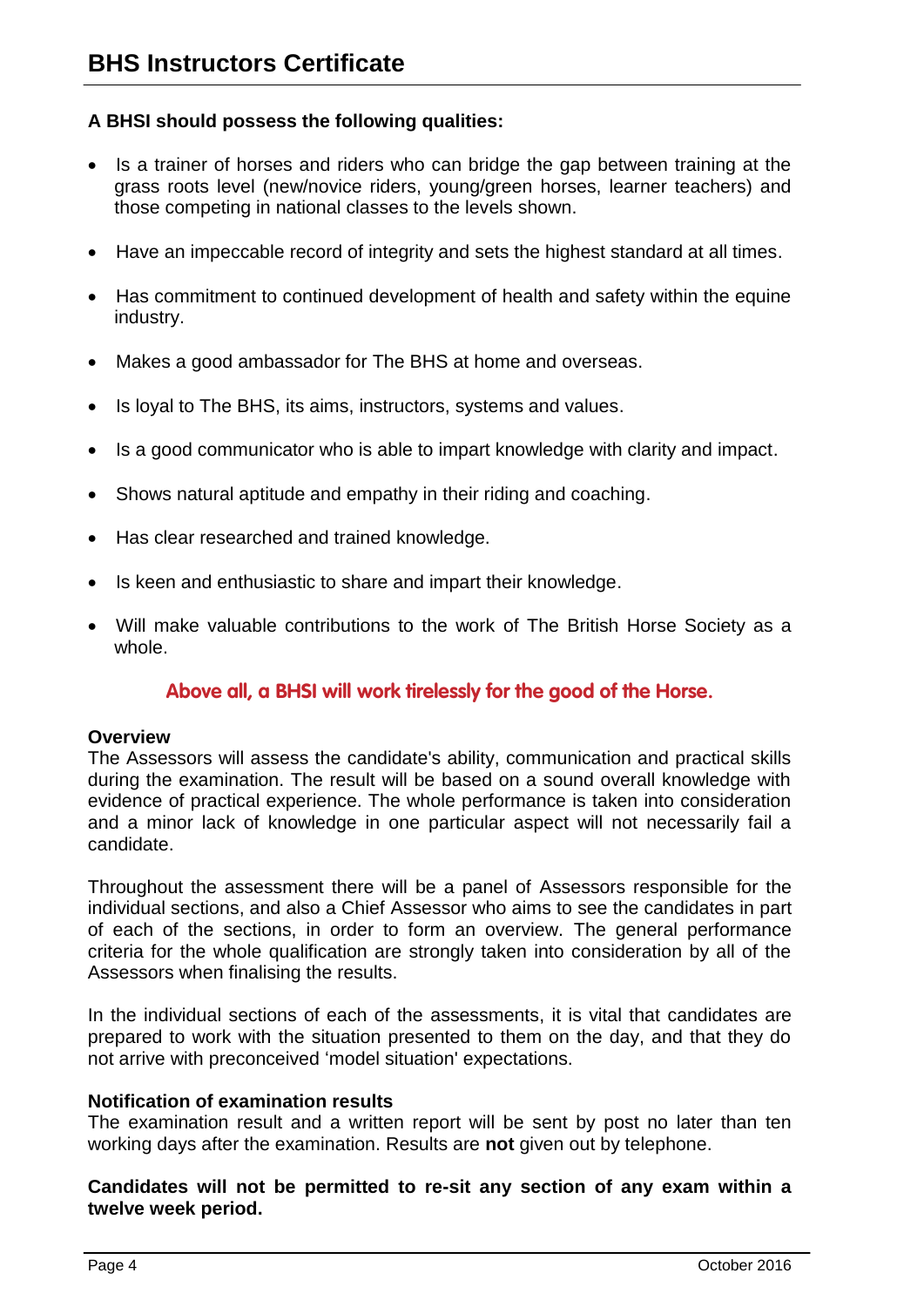# **BHS STABLE MANAGER'S CERTIFICATE**

Candidates must show sound experience and knowledge in all aspects of horse care and competence in managerial practices relating to efficient organisation and running of a riding establishment. Candidates will be examined not only in their knowledge and practical competence, but also in their ability to transmit this to others.

Discussion on the care of the horse will include maintenance of horse health in stables and at grass and the preparation and care of competition horses for all disciplines and the breeding and management of young stock.

Candidates will be required to examine horses for purchase, appraising condition, conformation and soundness. A sound, up to date, knowledge and understanding of veterinary treatments for equine ailments and illnesses is required.

Organisation and running of a yard will include work planning, purchase and maintenance, practical economics, staffing, book-keeping, layout and construction of a stable yard and the maintenance of grassland.

Candidates must discuss and show their ability in the selecting, buying and fitting of saddlery and equipment.

Candidates must prepare, prior to the exam, presentations on given subjects to be delivered at the exam.

- Presentation will be in a classroom situation.
- A range of media aids may be available for use in delivery, but you are advised to bring your own equipment and to confirm the compatibility with the centre, prior to the exam.
- There will be an audience in attendance.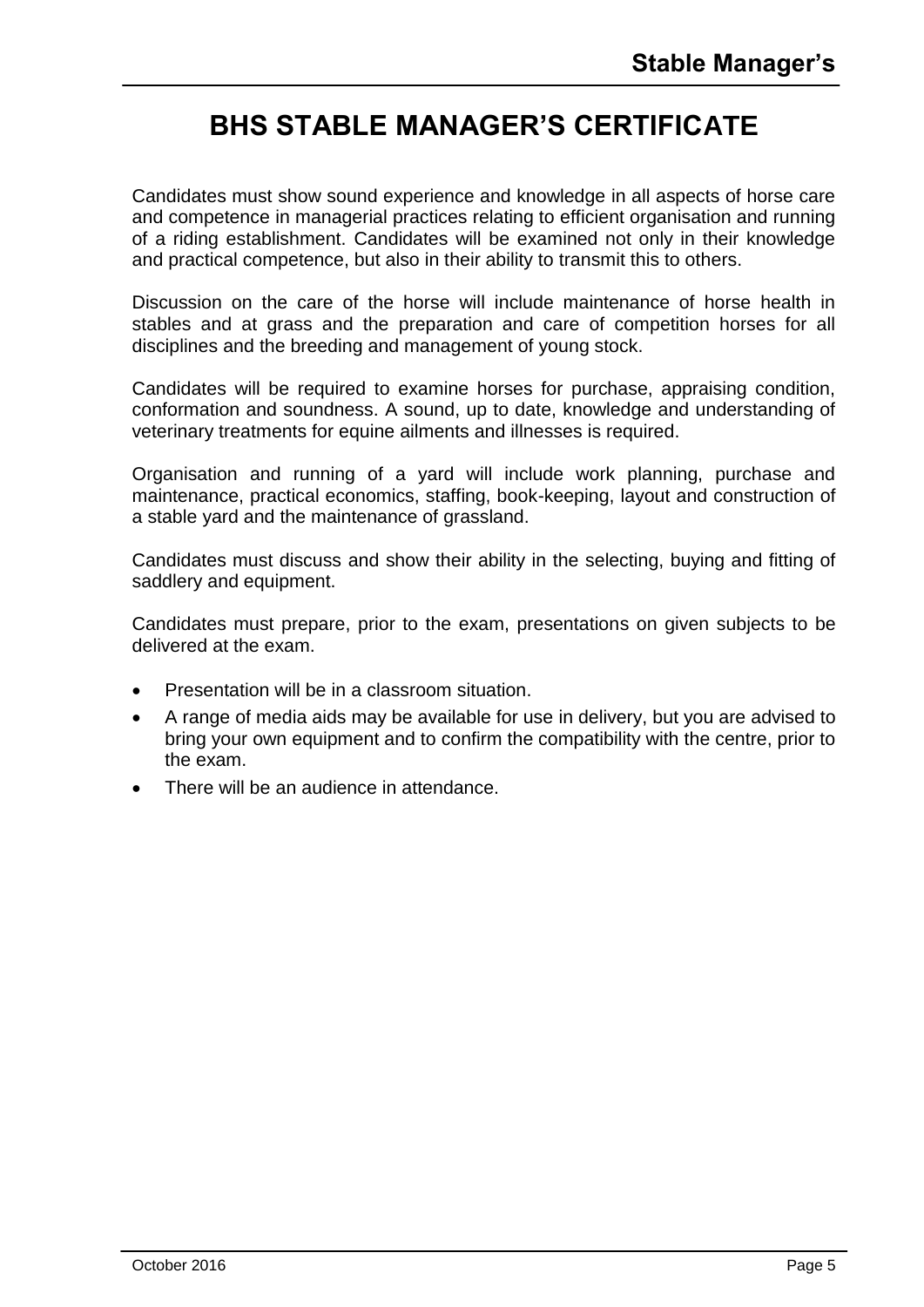# **GENERAL GUIDELINES FOR THE BHS STABLE MANAGER'S EXAM**

These guidance notes are intended as a general guide to candidates and trainers in giving them more information in the sections and their content. They are not definitive guidelines.

The exam lasts for half a day and the candidate is either examined on her/his own or with a partner. Each section is taken by one Assessor with other Assessors 'floating', i.e. joining the section for a part of its duration.

The Chief Assessor will brief the candidates at the beginning, as to which lectures they will present and give any particular points that need clarification for that day.

Candidates must present themselves promptly and dressed suitably to handle all types and ages of horses and in a manner becoming to that of a Stable Manager. Some of the exam will take place in the open, so consideration should be given to warmth and waterproofing in case of inclement weather.

The candidates must have a broad knowledge of the horse industry and be able to discuss matters with clarity. They must show their ability to teach stable management to pupils of Stage 4 standard, both by lecture and practical demonstration/discussion.

The Stable Managers Certificate is assessed in four sections each lasting approximately 45 minutes. In all sections the timings given are an approximate guide only.

#### **PERFORMANCE CRITERIA ASSESSED OVER THE FOUR SECTIONS:**

- Show practical competence when handling a variety of horses.
- Show practiced efficiency when working on a stable yard.
- Show developed interpersonal skills in a discussion situation.
- Show developed knowledge across the range of subject matter.
- Show understanding of practical application of knowledge.
- Show ability to give clear instructions to assistants.
- Show ability to present knowledge to educate others.
- Show developed coaching skills across a range of practical stable management topics.
- Show awareness of personal limitations and ability to develop.

#### **All of the following sections will be assessed but not necessarily in the order shown**. **The sections and their content is as follows:**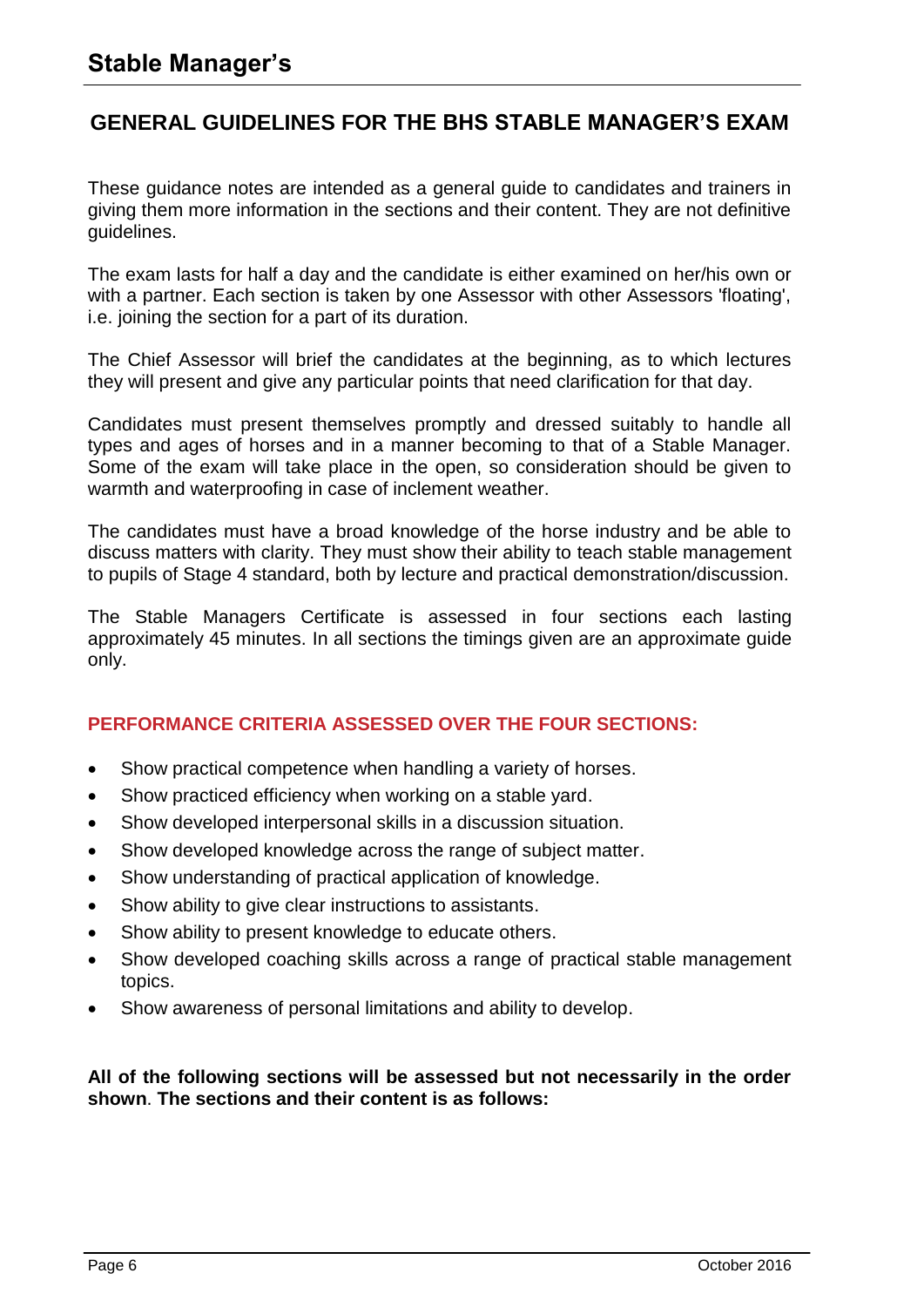# **SECTION 1 – FEEDING AND FITTENING**

#### **OVERVIEW:**

This session will be approximately 45 minutes in duration. Candidates will normally work in pairs.

The assessment of a horse or horses for health, condition and fitness, from examination in the stable. Candidates should not get over involved with conformation or defects/blemishes except where, in their opinion, it is directly affecting the fitness.

The Assessor is looking for practical experience and knowledge.

#### **PERFORMANCE CRITERIA ASSESSED IN THIS SECTION:**

- Show competence when handling fit horses.
- Show ability to assess levels of fitness by static evaluation.
- Show ability to assess development of main muscular groups.

#### **THE RANGE AND SCOPE OF THIS SECTION WILL INCLUDE:**

- Candidates will assess a horse in a stable.
- Horse may be of any type, size and age and of any level of fitness.
- There will be an assistant available.

- Fittening horses from out of work to participation across all disciplines to include planning and implementation of programmes to maintain and to develop fitness, problem solving, biomechanics, veterinary issues, practical considerations and knowledge of performance requirements.
- Feeding horses from out of work to participation across all disciplines to include planning and implementation of feeding regimes to maintain health and performance, nutritional requirements, health issues, breeding stock and practical application in yards of different sizes and disciplines.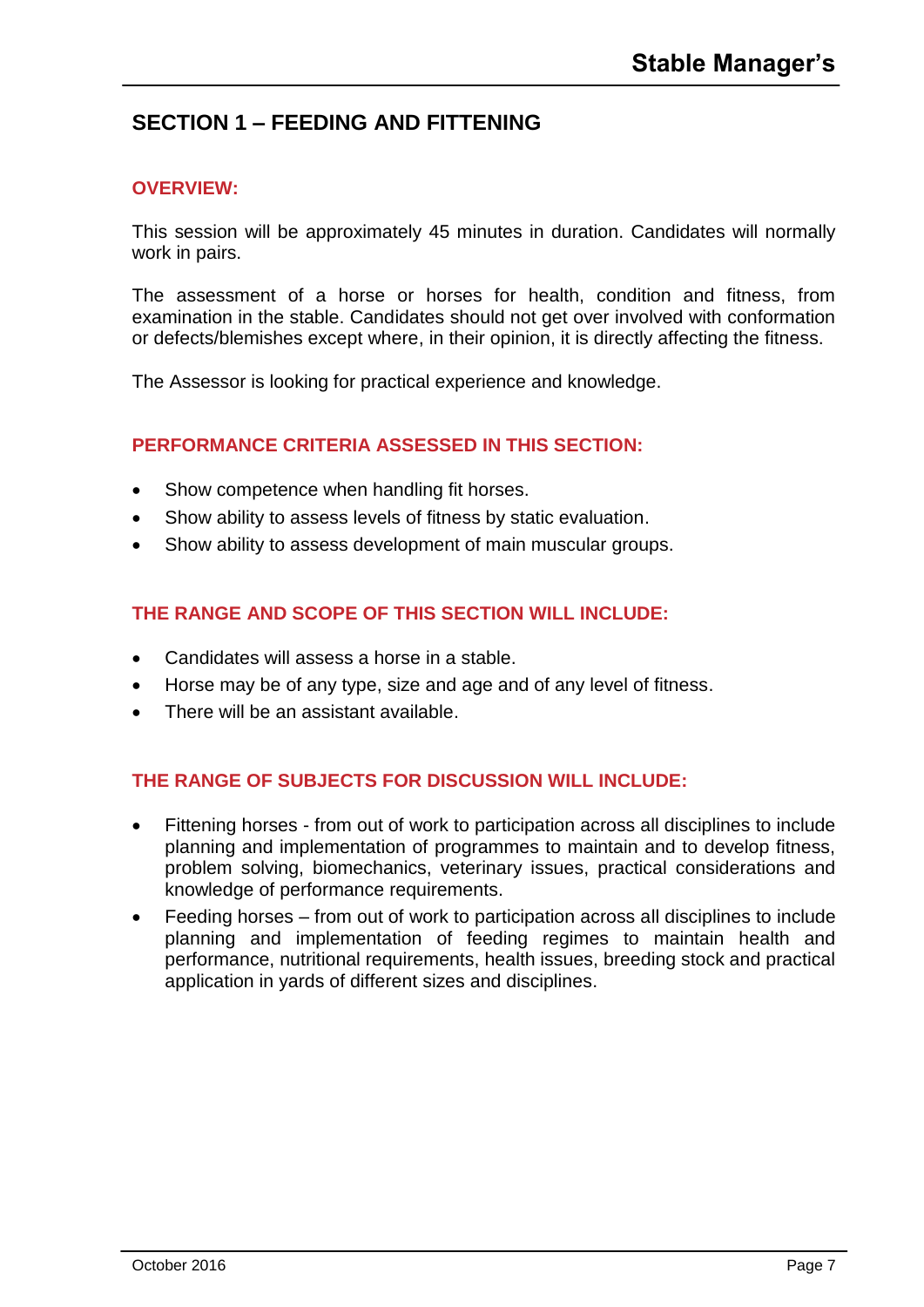### **SECTION 2 – VETERINARY, SADDLERY AND PRACTICAL COACHING SKILLS**

#### **OVERVIEW:**

This session will be approximately 45 minutes in duration. Candidates will normally work in pairs.

#### **PERFORMANCE CRITERIA ASSESSED IN THIS SECTION:**

- Show practical competence and understanding when discussing veterinary drugs and preparations.
- Show practical competence when assessing saddlery.
- Show ability to plan a coaching session.
- Show ability to assess the prior knowledge and experience of a pupil/student/ colleague.
- Show ability to deliver a time managed coaching session.

#### **THE RANGE AND SCOPE OF THIS SECTION WILL INCLUDE:**

- Candidates will coach an assistant in a stable management task taken from The BHS Stage 4 practical stable management syllabus.
- There will be a range of equipment available for use whilst coaching.
- Horses used may be of any type, size and age and of any level of fitness.
- There will be a wide range of current veterinary preparations available for discussion.
- There will be a range of saddles available for discussion.
- There will be a range of bridle work and training aids available for discussion.

- Veterinary drugs and preparations, uses, costs, effect, availability, contra indications, administration, restrictions and storage.
- Saddlery saddlery for all disciplines, condition, age, value, replacement costs, quality, uses, availability and popularity.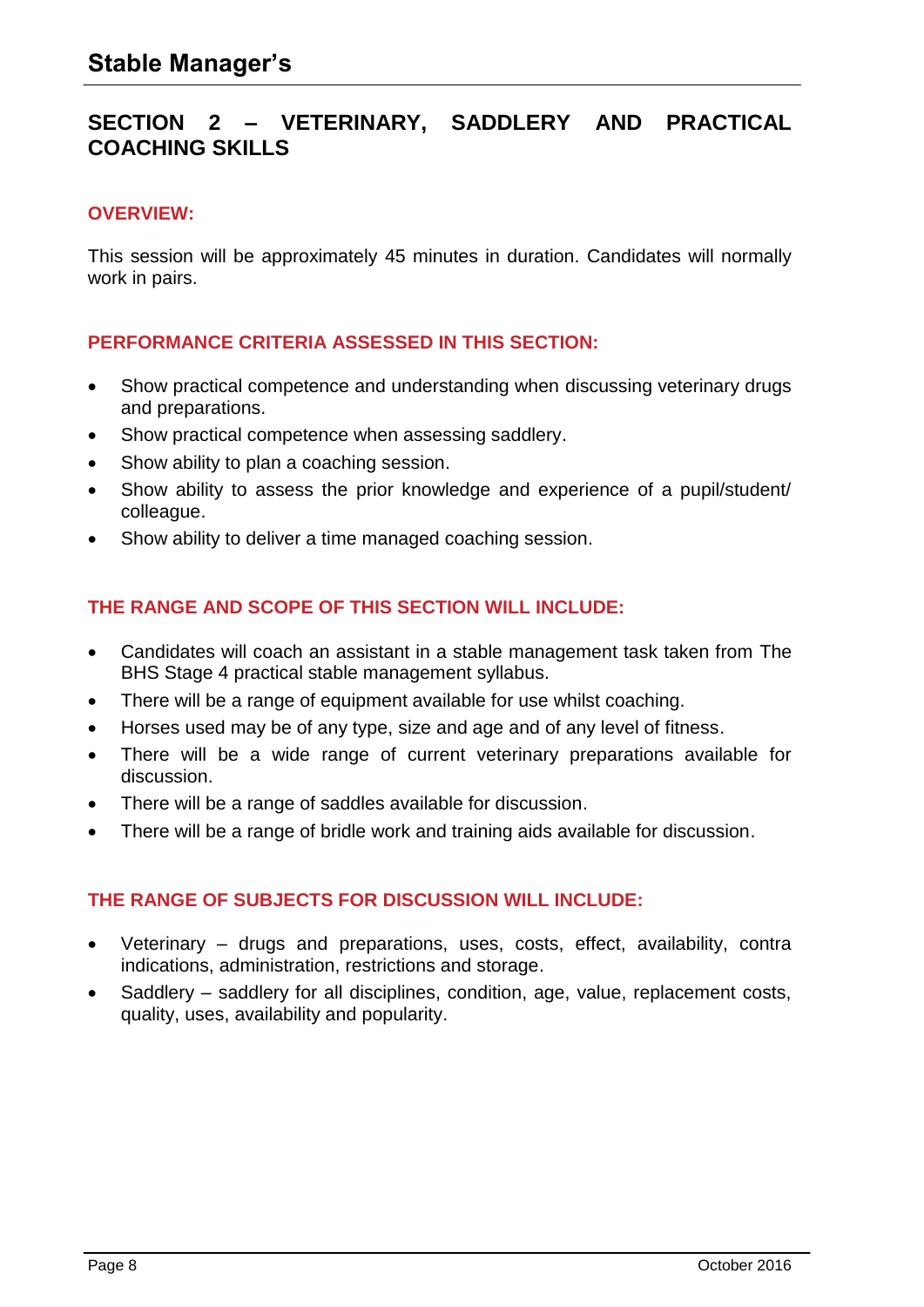# **SECTION 3 – PRESENTATIONS AND BUSINESS MANAGEMENT**

#### **OVERVIEW:**

This session will be approximately 45 minutes in duration. Candidates will normally work in pairs.

#### **PERFORMANCE CRITERIA ASSESSED IN THIS SECTION:**

- Show ability to prepare a 10 minute presentation on a given subject.
- Show ability to deliver an interactive 10 minute presentation to a peer group.
- Show ability to discuss and offer a critical viewpoint on business management from within the context of the horse industry.

#### **THE RANGE AND SCOPE OF THIS SECTION WILL INCLUDE:**

 Candidates will be given topics to prepare for presentation when they apply for assessment. They will be told which one they are to deliver at the candidate briefing prior to assessment.

#### **THE RANGE OF SUBJECTS FOR DISCUSSION WILL INCLUDE:**

 Business Management – Office practice and administration, business finance including P.A.Y.E. and V.A.T, employment regulations, health and safety regulations and administration, business planning and development including advertising and expansion, purchasing goods and utilities and yard management.

#### **2020 – STABLE MANAGER PRESENTATION TOPICS**

- 1. Using social media to promote the equine industry
- 2. Maintaining ex competition horses as school horses
- 3. Obesity as a welfare issue

Presentations should be suitable for BHS Intermediate students. They should be prepared to last 10 minutes and involve research in their preparation. An aspect or aspects of the subjects should be taken rather than the whole subject superficially.

A flip chart and a black or white board will be available.

If candidates wish to use a power point presentation, they should load this to a USB stick, a laptop and projector will be provided at the exam venue.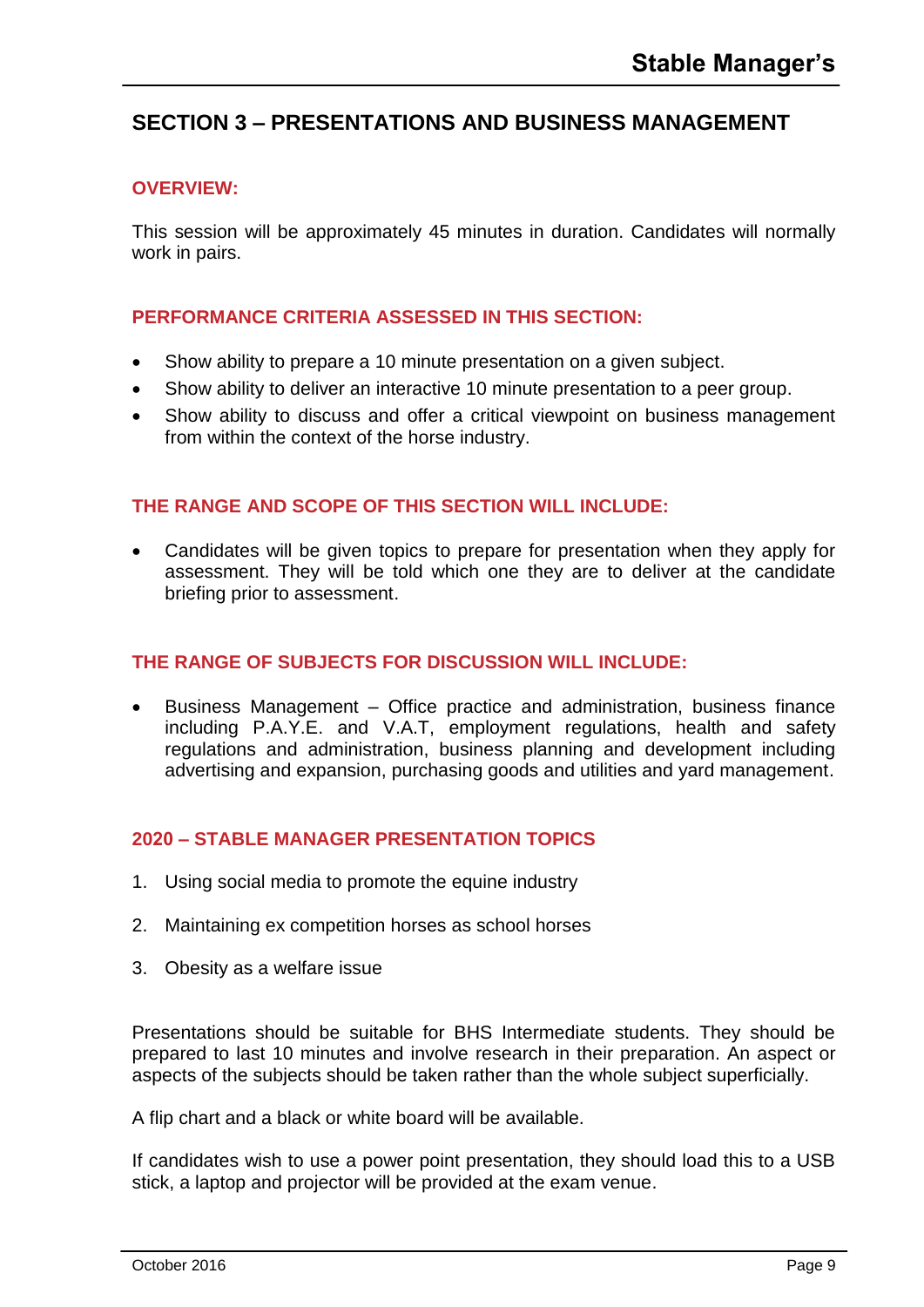## **SECTION 4a – STATIC AND DYNAMIC ASSESSMENT OF CONFORMATION AND ACTION FOR PURCHASE**

#### **OVERVIEW:**

This session will be approximately 20 minutes in duration. One candidate only.

Candidates need a broad, up to date knowledge and experience of examining horses. They may need to discuss the use of flexion tests to confirm their observations and must be able to discuss treatments and prognosis. The candidate should examine the horse in the loosebox and outside to check on action and soundness.

#### **PERFORMANCE CRITERIA ASSESSED IN THIS SECTION:**

- Show ability to assess static and dynamic conformation of horses.
- Show ability to recognise injuries and blemishes.
- Show ability to age horses.
- Show ability to recognise lameness in horses and identify potential causes.
- Show understanding of current horse market values.

#### **THE RANGE AND SCOPE OF THIS SECTION WILL INCLUDE:**

- Candidates will assess two horses.
- Horses may be of any age, type, size and condition.
- An assistant will be available.
- There will be an area to see the horses 'trotted up'.

- Treatment and management of health and soundness issues.
- Suitability of conformation for a variety of competitive disciplines and training purposes.
- Buying and selling horses.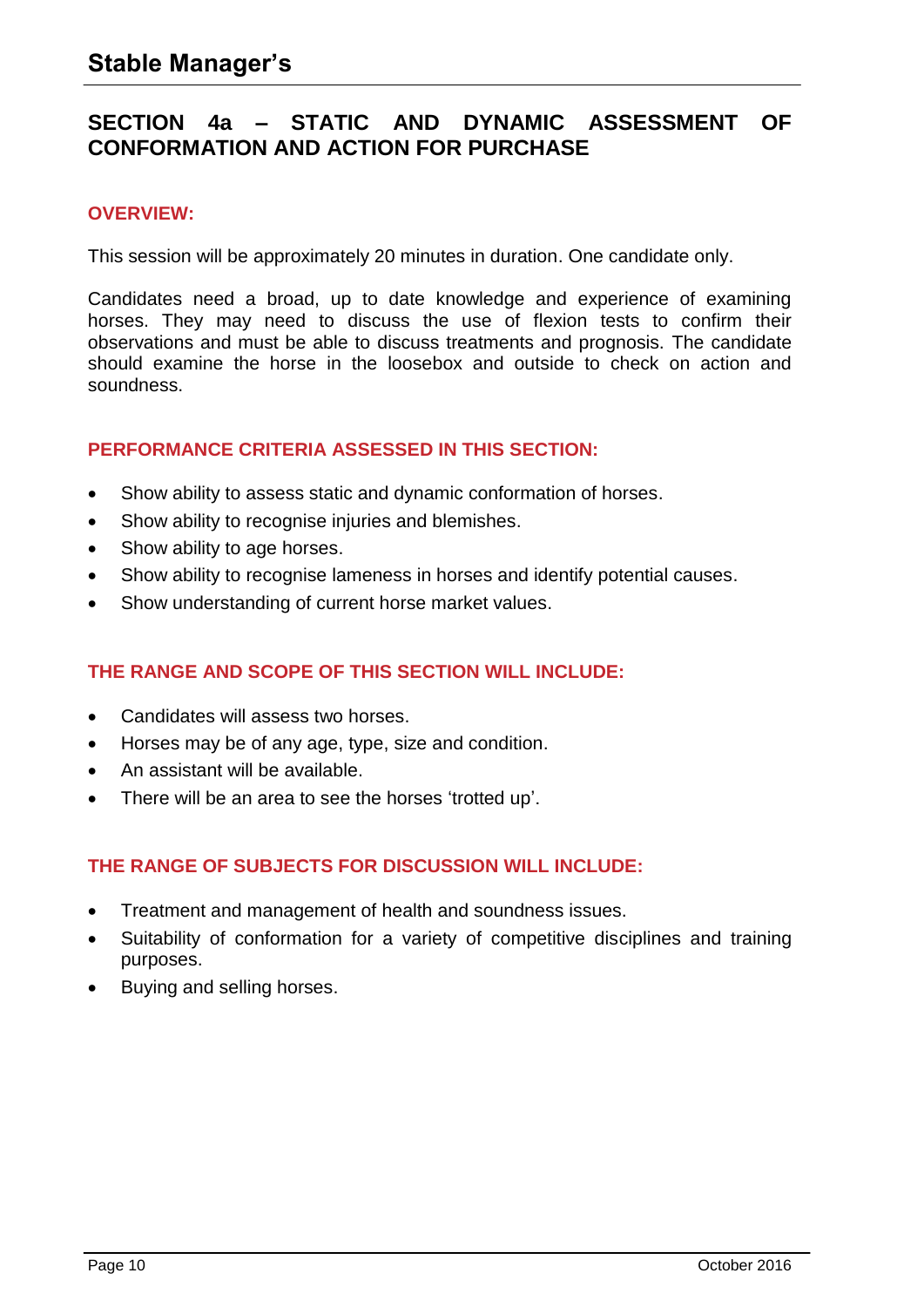## **SECTION 4b – STATIC ASSESSMENT OF CONFORMATION OF BREEDING STOCK, COACHING CONFORMATION AND GRASSLAND MANAGEMENT**

#### **OVERVIEW:**

This session will be approximately 20 minutes in duration. One candidate only.

Conformation is the main subject in this section. The candidate may be asked:

- a) To discuss the conformation of a mature horse or of a youngster, perhaps with regard to competition potential or for breeding.
- b) To teach conformation to a Stage 4 student.
- c) To advise a Stage 4 person on how to give to BHSAI's a lecture on conformation, using the horse provided.
- d) To discuss grassland management for a range of equine needs.

#### **PERFORMANCE CRITERIA ASSESSED IN THIS SECTION:**

- Ability to handle breeding stock.
- Ability to assess conformation for breeding purposes.
- Ability to assess and evaluate grassland.

#### **THE RANGE AND SCOPE OF THIS SECTION WILL INCLUDE:**

- Candidates will assess one horse in the stable.
- Horses may be of any age, type, size, sex and condition.
- An assistant will be available.
- Candidates will coach a specific aspect of conformation for 5 minutes.
- Candidates will either discuss or discuss and inspect grassland.

- Breeding suitability, planning, practicalities, veterinary implications and procedures, costs and ethics.
- Grassland maintenance and improvement, management and conservation, costs and practicalities.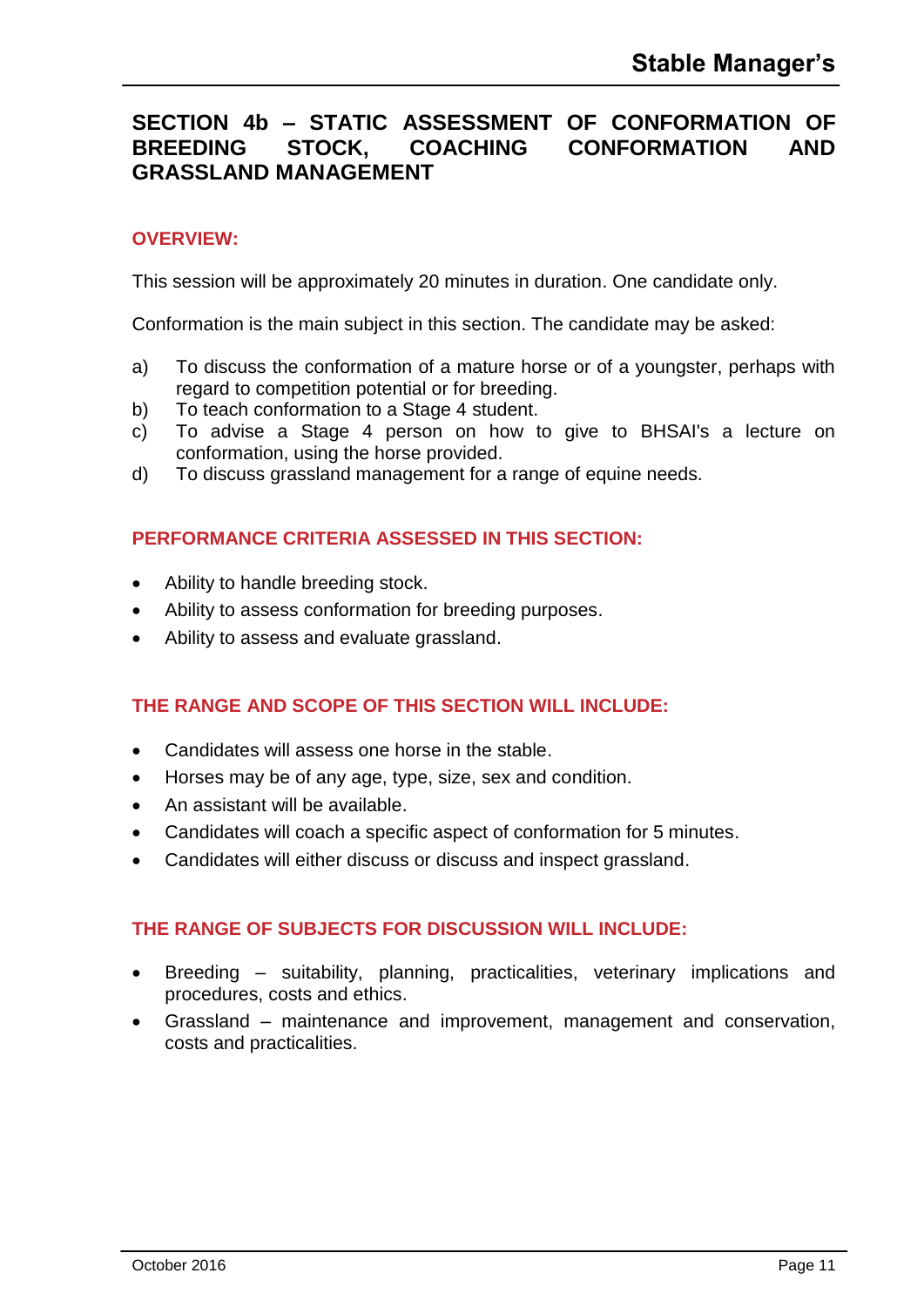# **TIMETABLE FOR BHS STABLE MANAGER'S EXAMINATION**

## **Chief Assessor and Assessors**

| 8.15am and 1.00pm                                                                          | Candidates briefing and allocation of numbers.                                                                                      |                                                            |                                                                |  |
|--------------------------------------------------------------------------------------------|-------------------------------------------------------------------------------------------------------------------------------------|------------------------------------------------------------|----------------------------------------------------------------|--|
|                                                                                            |                                                                                                                                     | <b>AM</b>                                                  | <b>PM</b>                                                      |  |
| 8.30am and 1.15pm                                                                          | S <sub>1</sub><br>S <sub>2</sub><br>S <sub>3</sub><br>S4 (a and b) $4th$ pair                                                       | 1 <sup>st</sup> pair<br>$2nd$ pair<br>$3^{\text{rd}}$ pair | 1 <sup>st</sup> pair<br>$2nd$ pair<br>$3rd$ pair<br>$4th$ pair |  |
| 9.20am and 2.05pm                                                                          | S <sub>1</sub><br>S <sub>2</sub><br>S <sub>3</sub><br>$S4$ (a and b)                                                                | Rotate in pairs clockwise am and pm                        |                                                                |  |
| 10.10am and 2.55pm                                                                         | Coffee break                                                                                                                        |                                                            |                                                                |  |
| 10.20am and 3.05pm                                                                         | S <sub>1</sub><br>S <sub>2</sub><br>S <sub>3</sub><br>$S4$ (a and b)                                                                |                                                            | Rotate in pairs clockwise am and pm                            |  |
| 11.10am and 3.55pm<br>S <sub>1</sub><br>S <sub>2</sub><br>S <sub>3</sub><br>$S4$ (a and b) |                                                                                                                                     | Rotate in pairs clockwise am and pm                        |                                                                |  |
| 12.00am and 4.45pm                                                                         | <b>Examination ends</b><br>Assessors confer and complete results and reports<br>Results will be sent by post within 10 working days |                                                            |                                                                |  |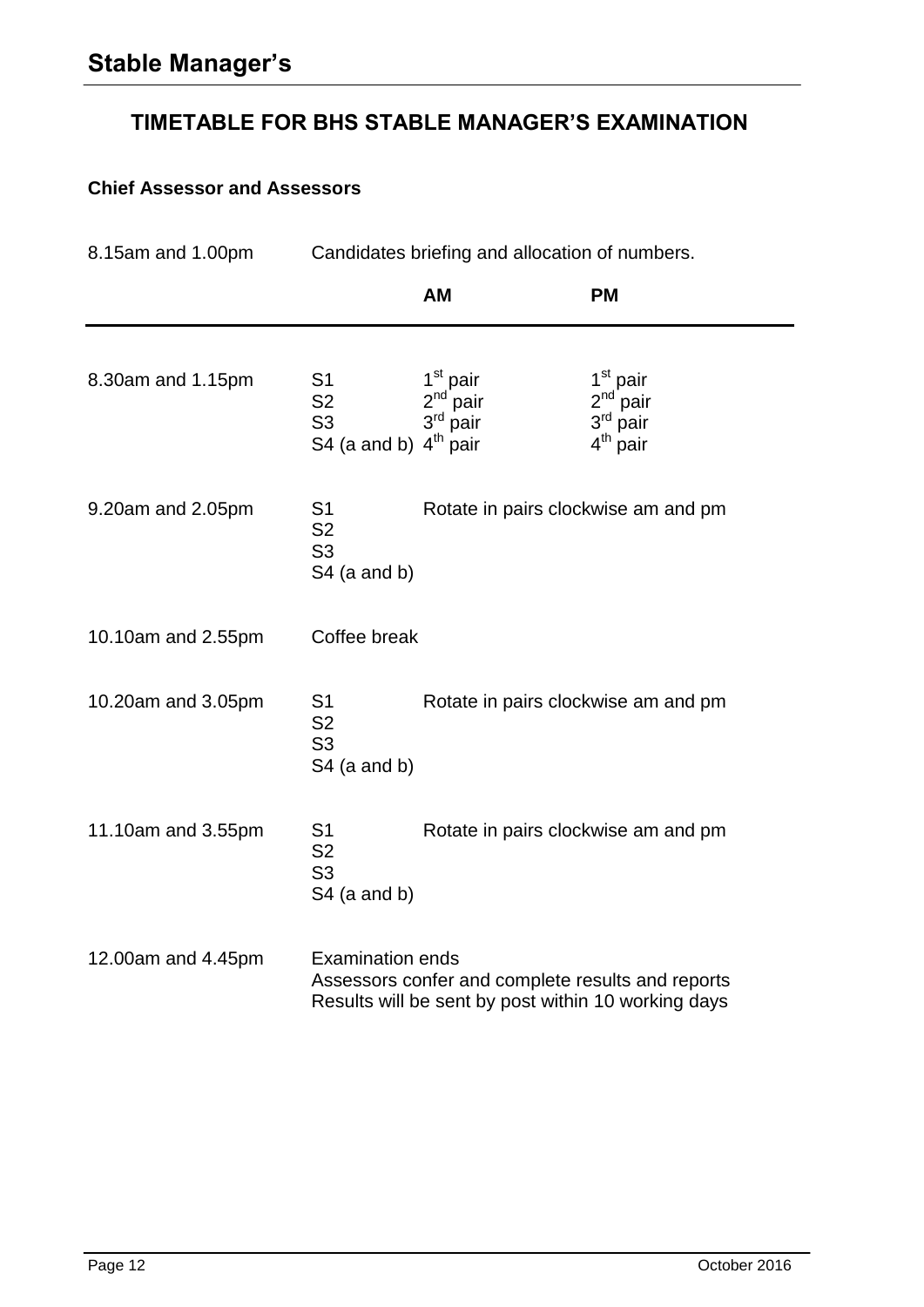# **THE BHS SENIOR EQUITATION and SENIOR COACH CERTIFICATE**

#### **General information:**

- 1. Candidates should ensure that they have a sound knowledge of the exam requirements.
- 2. The Assessors will assess the candidate's ability, communication and practical skills during the examination. The result will be based on a sound overall knowledge with evidence of practical experience. The whole performance is taken into consideration and a minor lack of knowledge in one particular aspect will not necessarily fail a candidate.
- 3. Candidates should be conversant with the length of time allowed in each section. Where numbers of candidates vary the timetable may alter, but the times allowed in a section will remain similar to those shown.
- 4. These examinations require some endurance from candidates. They test physical and mental capacity as well as stamina, concentration and nerve.
- 5. Candidates should be able to discuss their methods, views and training philosophies, putting forward their points with clarity.
- 6. Jump stewards are available to alter fences in height or distance or to put in or remove placing poles. Consideration must be given to the fact that other candidates will also be using the fences.

#### **GENERAL PERFORMANCE CRITERIA FOR THE BHS SENIOR EQUITATION and COACHING CERTIFICATES:**

- Show ability to work in a pressurised situation subject to time constraints.
- Show ability to interact with people of all ages and levels of ability.
- Show familiarity with current coaching ethos.
- Show clear ability to read and empathise with all equines.
- Show practical competence when handling horses and equipment.
- Show ability to maintain composure, focus and self control at all times.
- Show ability to recognise their own limitations and remain receptive and perceptive.
- Show commitment to the welfare of the horse.
- Show clear understanding of the role of The BHS within the equestrian community.
- Show clear understanding of the links between coaching and competition.
- Show ability to self reflect and evaluate performance.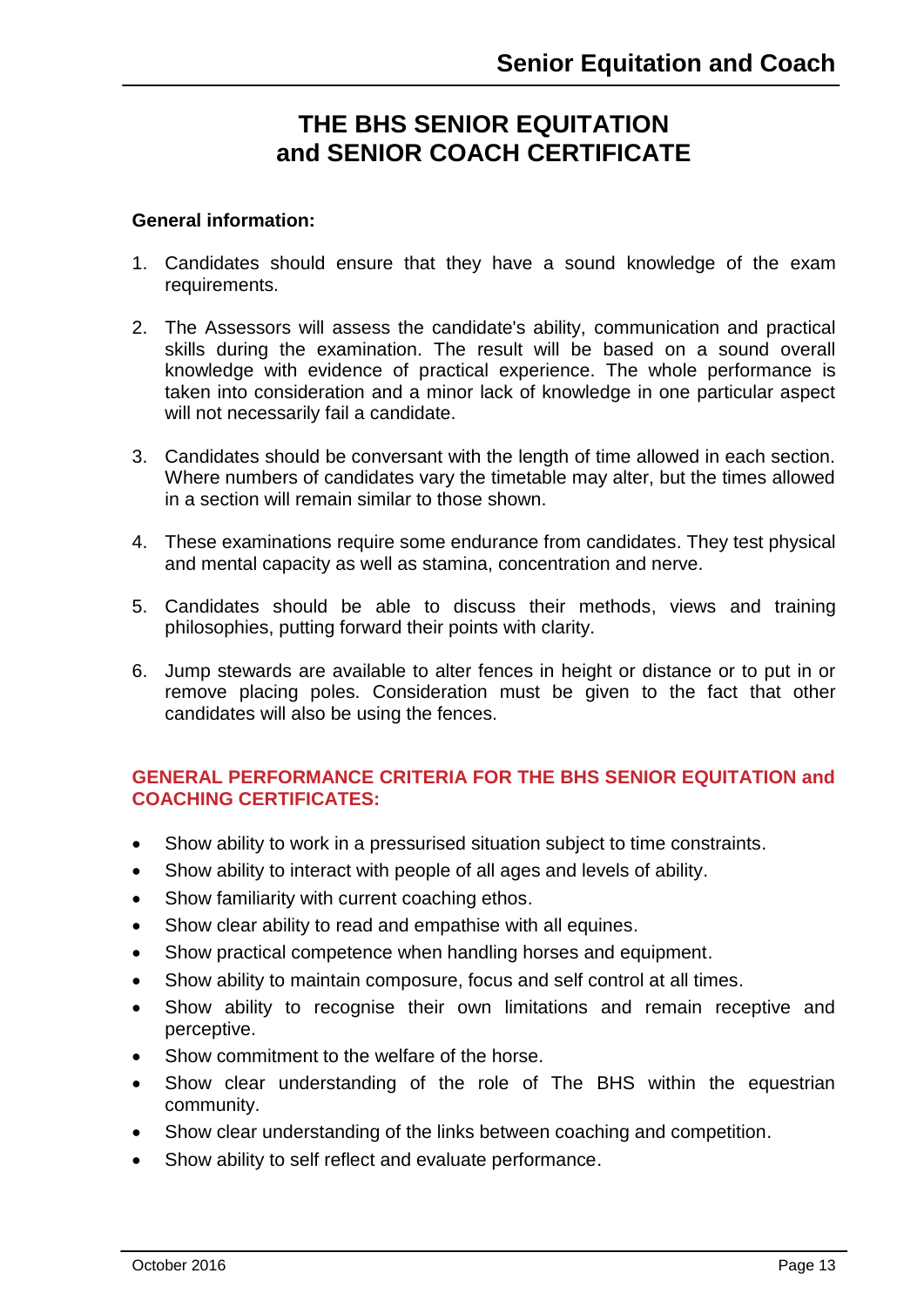# **THE BHS SENIOR EQUITATION CERTIFICATE**

Candidates must show that they are competent and knowledgeable horsemen with a sound grasp of the principles of training horses, on the flat and over fences both in Show Jumping and \*Cross-Country. The syllabus requires knowledge up to and including movements at British Dressage Advanced Medium, British Eventing Intermediate Horse Trials and British Showjumping Foxhunter.

Candidates will be required to assess, ride and jump several horses on the flat up to British Dressage Advanced Medium, jumping up to Newcomers and eventing to Intermediate Horse Trials level. They must show a practical knowledge of training from the ground, young and spoiled horses, as well as those to the levels stated in paragraph 1.

\*In cases of severe weather the cross-country riding may be simulated over suitable jumps on a surface, or a course walk may take place where candidates will be asked to discuss various jumps and riding styles with the Assessor.

**The Senior Equitation Certificate is assessed in five sections. In all sections the timings given are an approximate guide only. A programme for the day will be sent to candidates prior to the exam.**

**All of the following sections will be assessed but not necessarily in the order shown**.

Any one with exemption from any practical aspects of the exam, will be assessed theoretically to establish current practices and philosophies.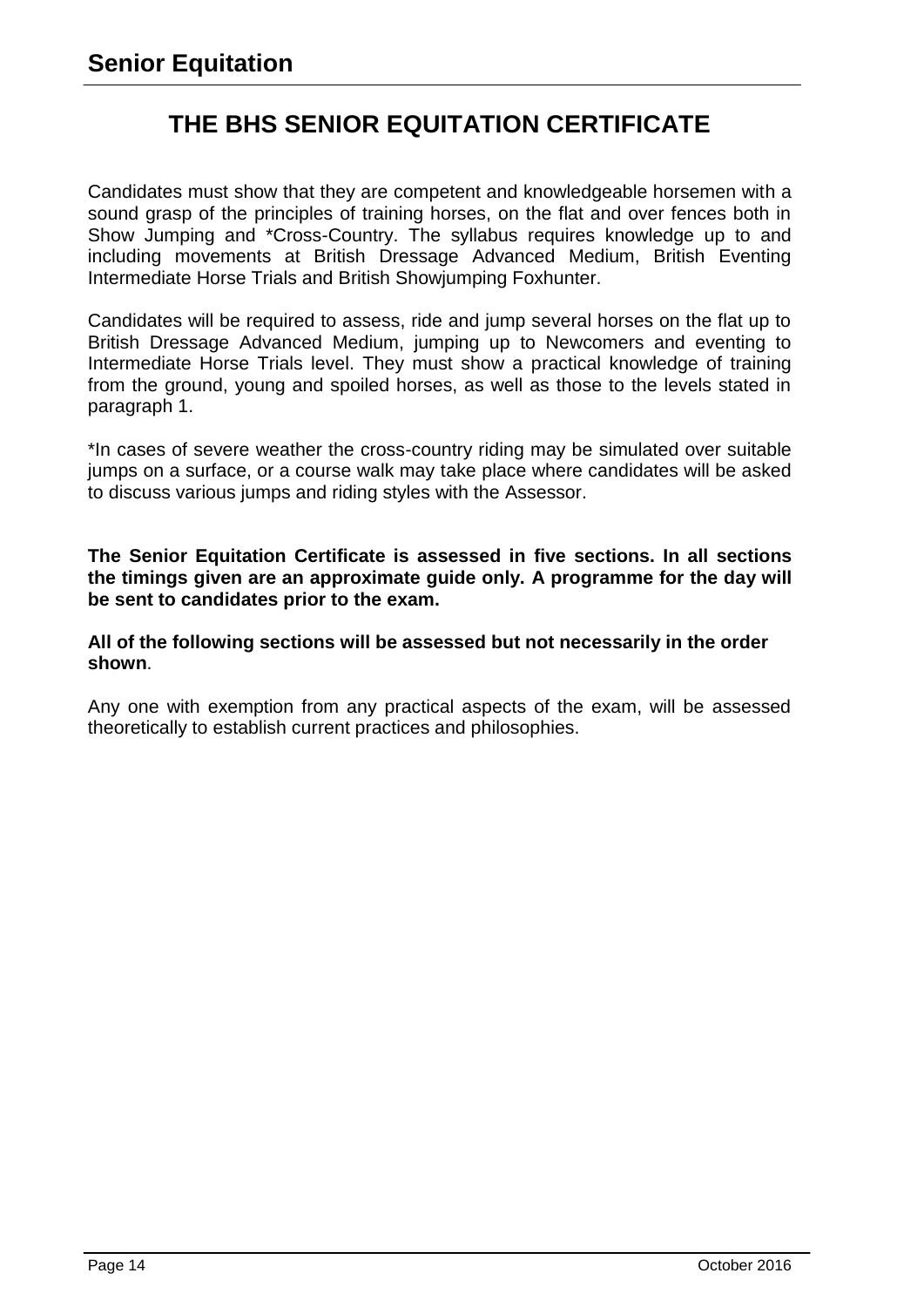# **OUTSIDE RIDDEN ASSESSMENT OF ONE HORSE**

#### **OVERVIEW:**

This session will be approximately 30 minutes in duration, including discussions with the Assessor.

This section is intended to help candidates settle and enjoy the horses. Each candidate rides a horse to assess on the flat and over fences, as if for purchase. After riding the horse the candidate discusses the qualities and problems with the Assessor.

#### **PERFORMANCE CRITERIA ASSESSED IN THIS SECTION:**

- Show ability to assess and discuss an unknown horse in an outdoor situation on the flat and over fences.
- Show ability to ride safely and effectively in company.
- Show ability to ride with empathy and effect.
- Show ability to use jumping equipment in a safe and logical manner.
- Be able to use the scales of training and the scale of marks as objective measurement criteria.
- Show ability to discuss development and future training.

- Assessment will be in a field, with varied terrain, with a variety of jump equipment available.
- Horse may be any size, type, sex or age from 4 years upwards.
- Horse may be of any level of training and experience.
- Horse may be capable of work quality ranging from limited to very good.
- Horse may be any level of fitness.
- Horse may be wearing schooling tack or competition tack.
- Horse may be shod/unshod/studded/not studded.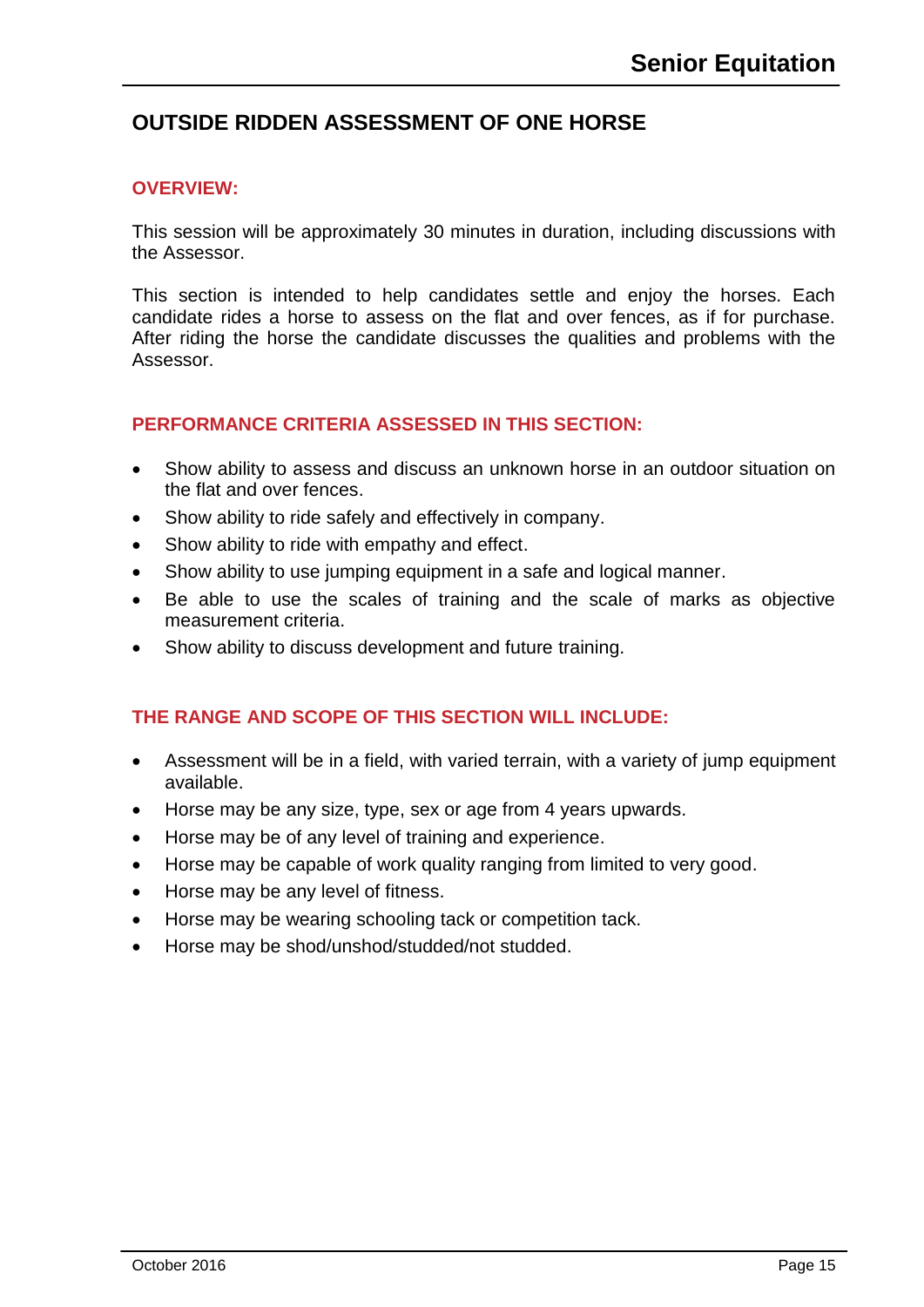# **RIDE AND ASSESS TWO DRESSAGE HORSES**

#### **OVERVIEW:**

This session will be approximately 1 hour in duration, including discussions with the Assessor.

Candidates will ride and assess two dressage horses in the time allowed. A brief will be given, but is not intended to restrict the freedom of each candidate to produce the best performance from each horse. Candidates should assess and discuss with clarity the three gaits of each horse, the correctness of the training and any problems, the variations within the pace and transitions from gait to gait, the outline, suppleness and ability in the lateral work and acceptance of the bit. The assessment will include single flying changes. The assessment should discover, and the discussion make clear, the competition potential.

#### **PERFORMANCE CRITERIA ASSESSED IN THIS SECTION:**

- Show ability to assess horses.
- Show ability to plan ridden training sessions.
- Show ability to develop skill levels in horses.
- Show clear understanding of the requirements of dressage riding up to and including Advanced Medium.
- Show clear understanding of dressage riding requirements for competition and examinations.
- Show clear communication skills when discussing horses with Assessors.
- Show clear understanding of systematic training of dressage horses.
- Be able to use the scales of training and the scale of marks as objective measurement criteria.
- Show ability to discuss development and future training.

- Candidates will ride two horses, one or both will be able to work at Advanced Medium level.
- Horses may be competition horses or school horses.
- Horses may be any size, type, sex or age from 4 years upwards.
- Horses may be capable of work quality ranging from limited to very good.
- Horses may be any level of fitness.
- Horses may be wearing competition or schooling tack.
- Shared use of surfaced area.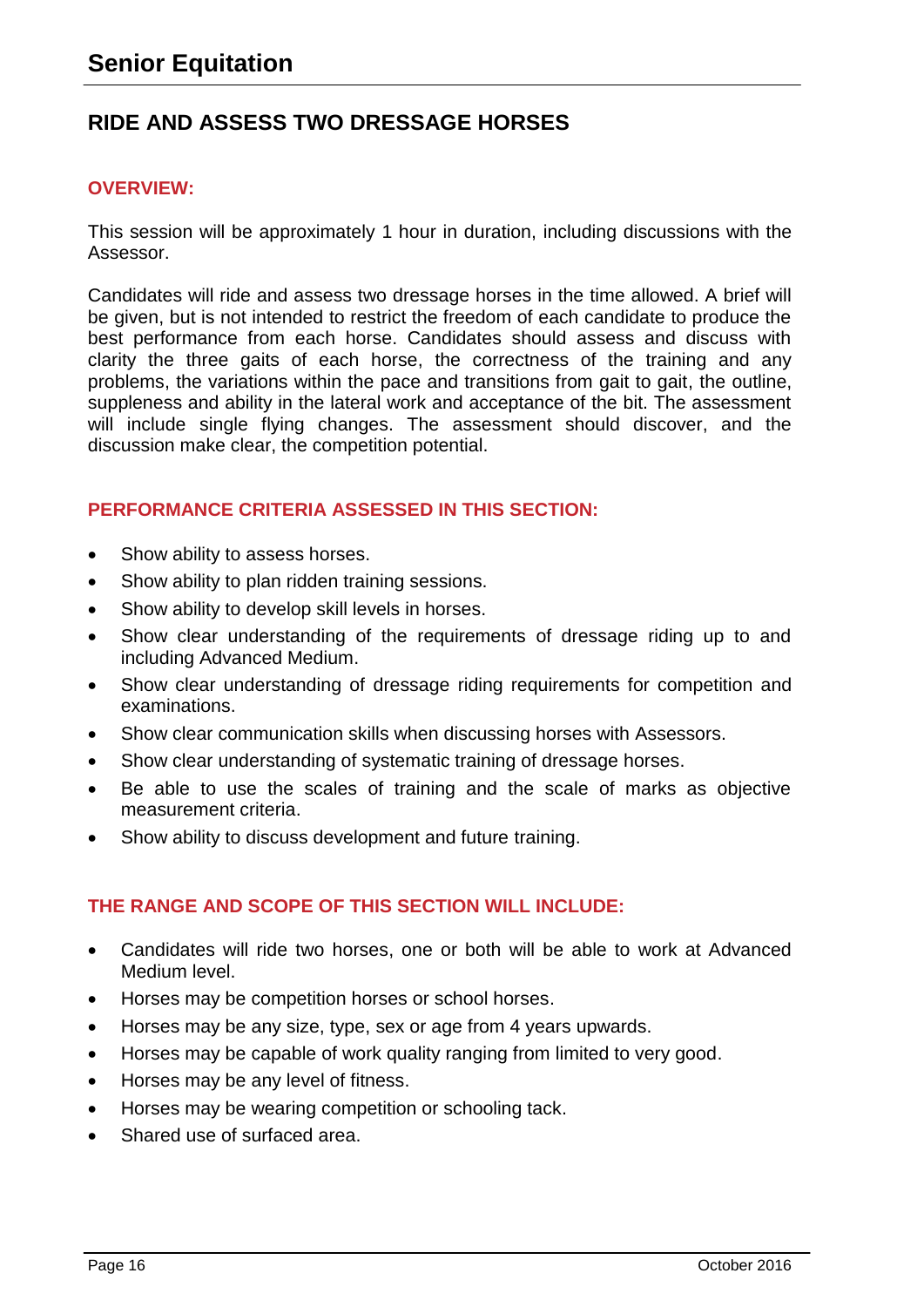# **RIDE AND ASSESS TWO JUMPING HORSES**

#### **OVERVIEW:**

This session will be approximately 1 hour in duration, including discussions with the Assessor.

Candidates will ride and assess the standard and technique of one horse on the flat and over fences plus one horse cross-country where suitable conditions prevail. A brief will be given for each horse. Candidates should show an ability to ride in harmony with the horse on the flat and over fences and to assess the horse's capabilities (including flying changes), using the jumps to good effect. A sound knowledge of distances should be demonstrated, both show-jumping and crosscountry. Candidates should speak with clarity about remedial work for the horse or demonstrate this.

In cases of severe weather the cross-country riding section may be simulated on a surface, or a course walk may take place where candidates will be asked to discuss various jumps and riding styles with an Assessor.

#### **PERFORMANCE CRITERIA ASSESSED IN THIS SECTION:**

- Show ability to assess horses.
- Show ability to plan ridden training sessions.
- Show ability to develop skill levels in horses.
- Show clear understanding of the requirements of show jumping up to 1.15m.
- Show clear understanding of the requirements of cross-country riding up to 1.10m.
- Show clear understanding of jump riding requirements for competition and examinations.
- Show clear communication skills when discussing horses with Assessors.
- Show clear understanding of systematic training of jumping horses.
- Show ability to discuss development and future training.

- Candidates will ride two horses, one show jump horse and one cross-country horse.
- Horses may be competition horses or school horses.
- Horses may be any size, type, sex or age from 4 years upwards.
- Horses may be capable of various qualities of work from limited to very good.
- Horses may be in competition tack or schooling tack.
- Shared or sole use of an enclosed jump area and a cross-country schooling area.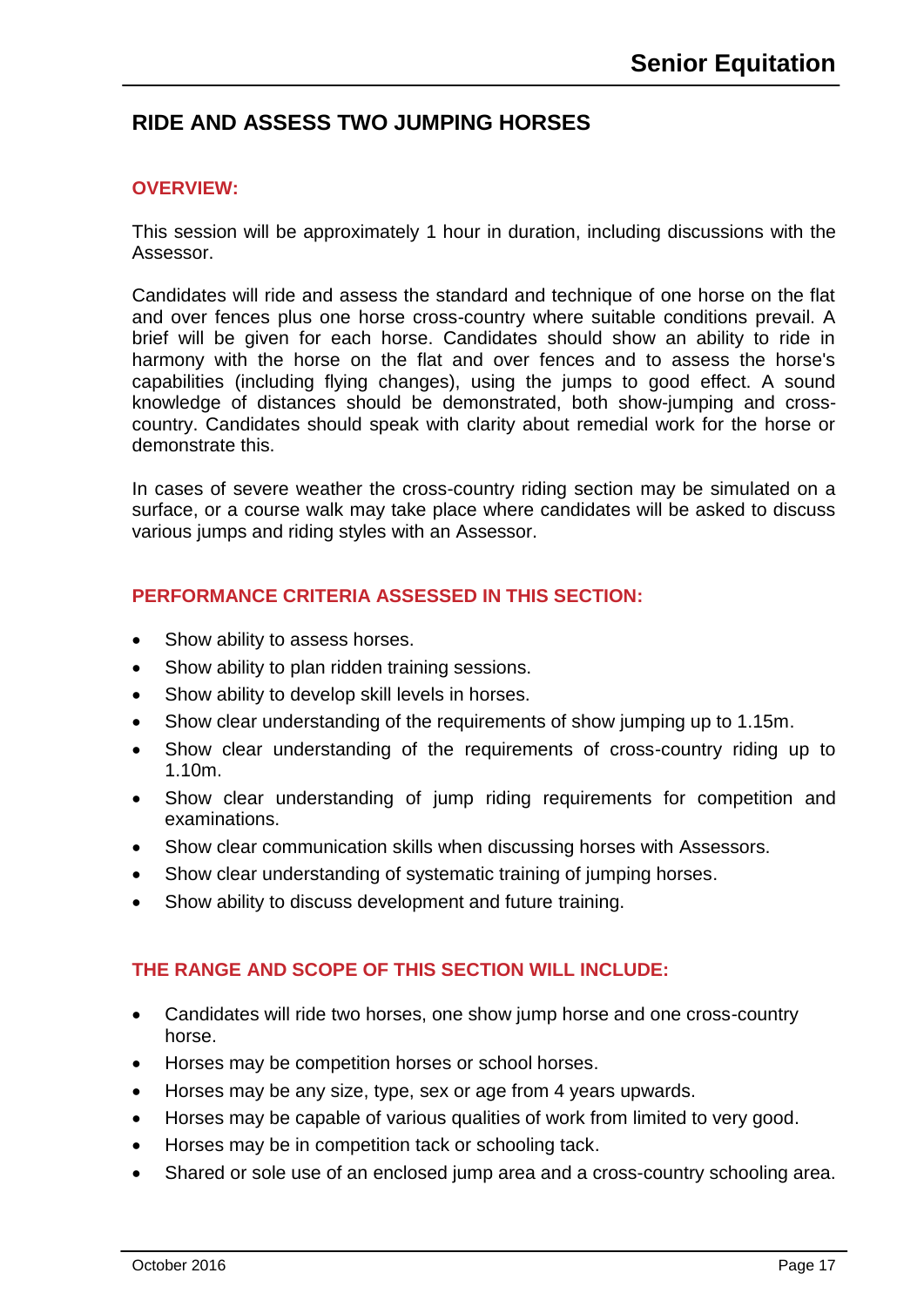# **LUNGE AN UNKNOWN HORSE ON THE FLAT**

#### **OVERVIEW:**

This session will be approximately 30 minutes in duration, including discussions with the Assessor.

#### **PERFORMANCE CRITERIA ASSESSED IN THIS SECTION:**

- Show ability to lunge horses/ponies on the flat with empathy and authority.
- Show ability to assess and evaluate horses on the lunge.
- Show ability to use exercises to aid improvement of horses on the lunge.
- Recognise strengths and limitations in horse's performance.
- Show clear understanding of systematic training of horses.
- Show ability to plan development and future training.

- Equipment may be of any variety.
- Horse may be any size, type, sex or age from 3 years upwards.
- Horse may be of any level of training and experience.
- Horse may be capable of work quality ranging from limited to very good.
- Horse may be any level of fitness.
- Sole or shared use of an enclosed area.
- Ground poles available if required, with assistants.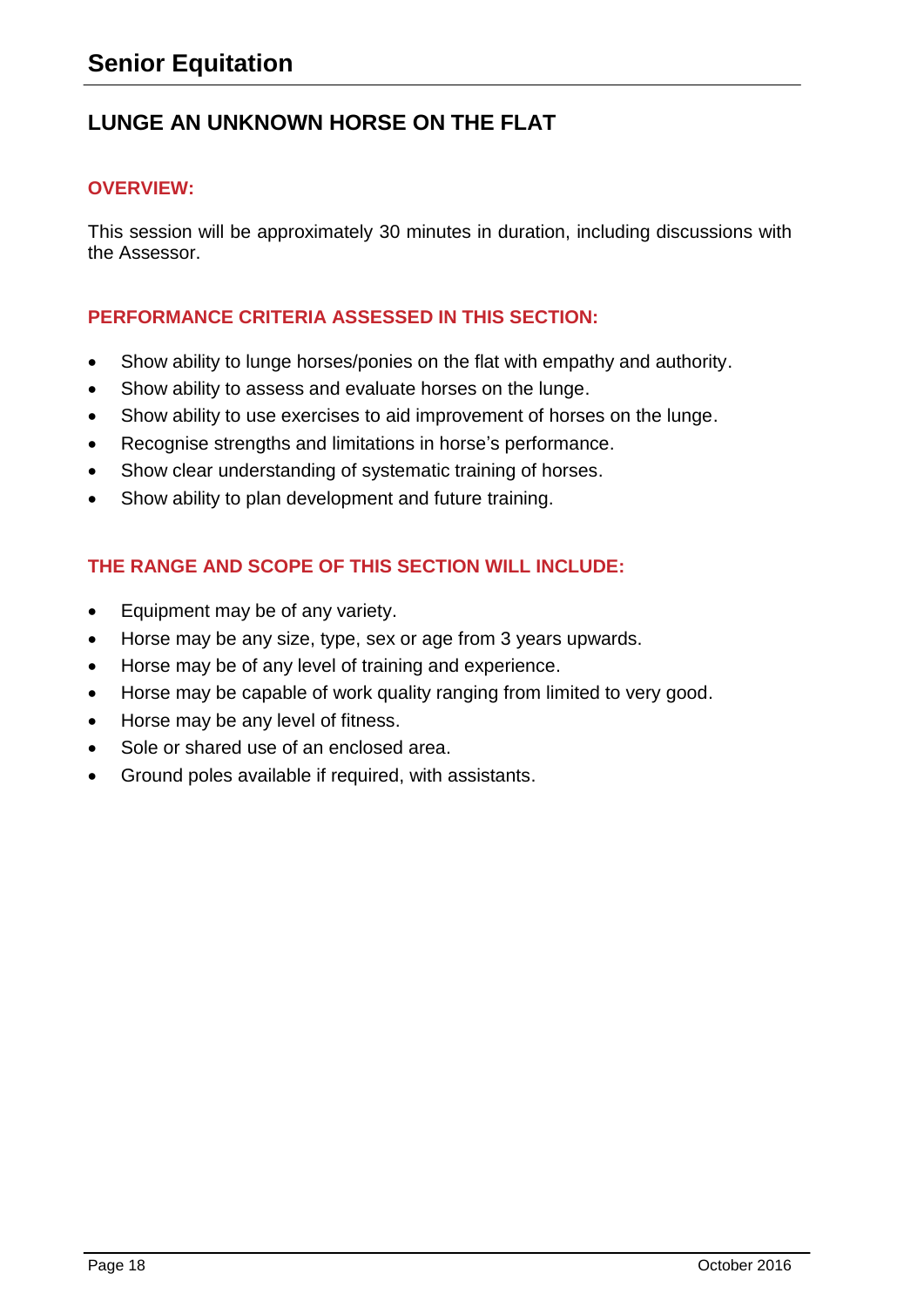# **THE BHS SENIOR COACH CERTIFICATE**

Candidates must show that they are effective coaches with sound teaching and equitation principles. They will be required to teach to the level of British Dressage Advanced Medium, British Eventing Intermediate Horse Trials and British Showjumping Foxhunter Jumping: and to show their ability to train students and pupils for current examinations and competitions (e.g. up to BHS Intermediate Examinations, Riding Club and Pony Club tests and competitions, dressage, showjumping and horse trials).

Candidates will be required to coach individuals and/or a class, inside or outside.

Candidates are expected to discuss all aspects of training and careers.

**The Senior Coach Certificate is assessed in five sections. In all sections the timings given are an approximate guide only. A programme for the day will be sent to candidates prior to the exam.**

**All of the following sections will be assessed but not necessarily in the order shown**: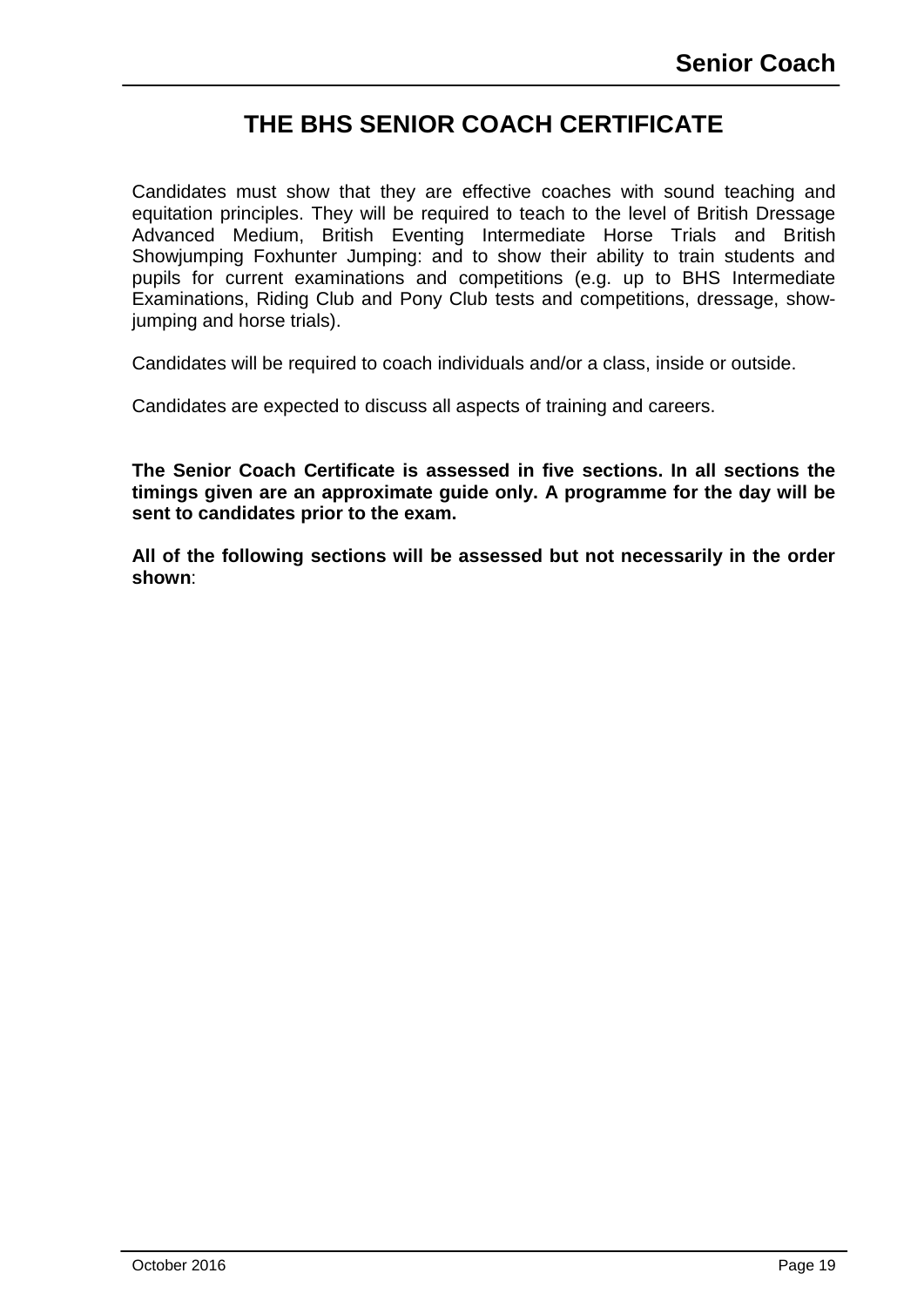# **COACH A PRIVATE DRESSAGE LESSON**

#### **OVERVIEW:**

The coaching time will be approximately 40 minutes in duration, followed by a one to one discussion with the Assessor.

Candidates should make an assessment of the horse and rider having introduced themselves and asked any relevant questions at the beginning of the lesson. Candidates must show progression with the lesson and be wholly involved with their pupil. The quality of the teaching is of the utmost importance resulting in progress towards improvement in the horse and rider partnership. The candidate may ride the horse if it is useful so to do – subject to the agreement of the rider.

#### **PERFORMANCE CRITERIA ASSESSED IN THIS SECTION:**

- Show ability to assess horses and riders and negotiate development.
- Show ability to plan sessions.
- Show ability to explain and aid understanding in others.
- Show ability to develop skill levels in horses and riders.
- Demonstrate appropriate coaching styles to facilitate best effect.
- Show clear understanding of the requirements of coaching dressage up to and including Advanced Medium.
- Show clear understanding of dressage requirements for competition and examination.
- Show clear communication skills and recognition of learning styles.
- Show clear understanding of systematic training for dressage horses.
- Show ability to recognise strengths and weaknesses in performance of horse and rider.
- Be able to use the scales of training and the scale of marks as objective measurement criteria.
- Show ability to negotiate development and future training.

- Partnerships with any level of ability up to and including Advanced Medium.
- Established partnerships or trainees on school horses.
- Horse/pony with any level of ability up to and including Advanced Medium.
- Rider with any level of competence up to and including Advanced Medium.
- Riders wishing to develop to a higher level up to and including Advanced Medium or to improve at an existing level.
- Horse/pony/rider may have no or limited or significant competition experience.
- Horse/pony/rider capable of various qualities of work from limited to very good.
- Amateur or professional riders.
- Sole or shared use of an enclosed area.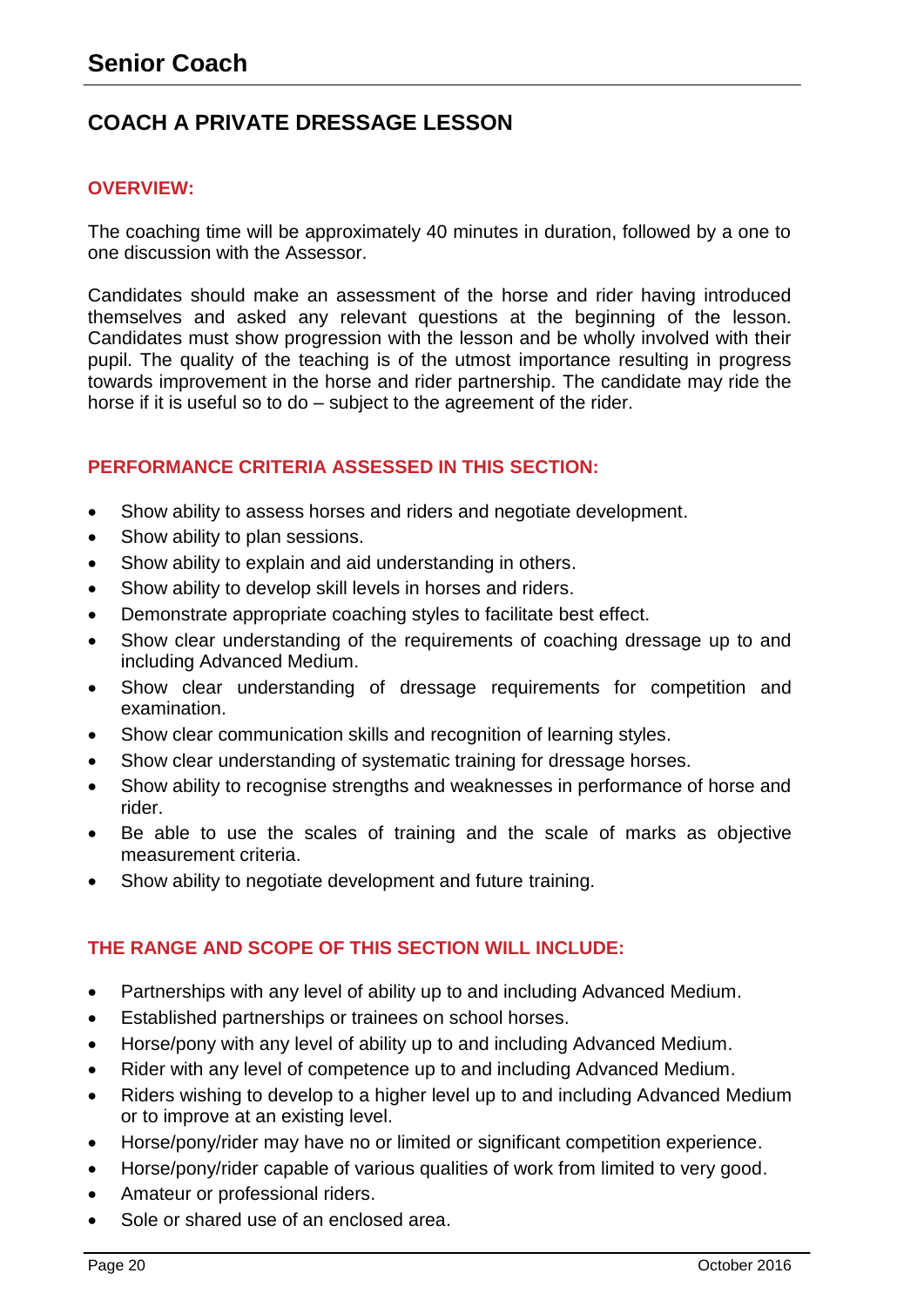# **COACH A PRIVATE JUMPING LESSON**

#### **OVERVIEW:**

The coaching time will be approximately 40 minutes in duration, followed by a one to one discussion with the Assessor.

Candidates should make an assessment of the horse and rider having introduced themselves and asked any relevant questions at the beginning of the lesson. The lesson should have a clear structure, plan and goal. Any exercise is permissible, providing the candidate has an understanding of it, the rider is happy with it and it is safe practice. Poles and fillers should not give a false ground line. The candidate may ride the horse if it is useful so to do – subject to the agreement of the rider.

#### **PERFORMANCE CRITERIA ASSESSED IN THIS SECTION:**

- Show ability to assess horses and riders and negotiate development.
- Show ability to plan sessions.
- Demonstrate appropriate coaching styles to facilitate best effect.
- Show ability to explain and aid understanding in others.
- Show ability to develop skill levels in horses and riders up to 1.20m.
- Show clear understanding of the requirements of jump riding.
- Show clear understanding of jumping requirements for competition and examination.
- Show clear communication skills and recognition of learning styles.
- Show clear understanding of systematic training of jumping horses.
- Show clear understanding of different techniques and philosophies used by jump riders.
- Show ability to negotiate development and future training.

- Partnerships with ability and experience at any level up to 1.20m or intermediate eventing.
- Established partnerships or trainees on school horses.
- Horse/pony with any level of ability and experience up to and including 1.20m or intermediate eventing.
- Rider with any level of competence and experience up to and including 1.20m or intermediate eventing.
- Riders wishing to progress up to 1.20m or intermediate eventing, or to improve at an existing level.
- Horse/pony/rider may have no or limited or significant competition experience.
- Horse/pony/rider capable of various qualities of work from limited to very good.
- Amateur or professional riders.
- Sole or shared use of an enclosed area or on grass.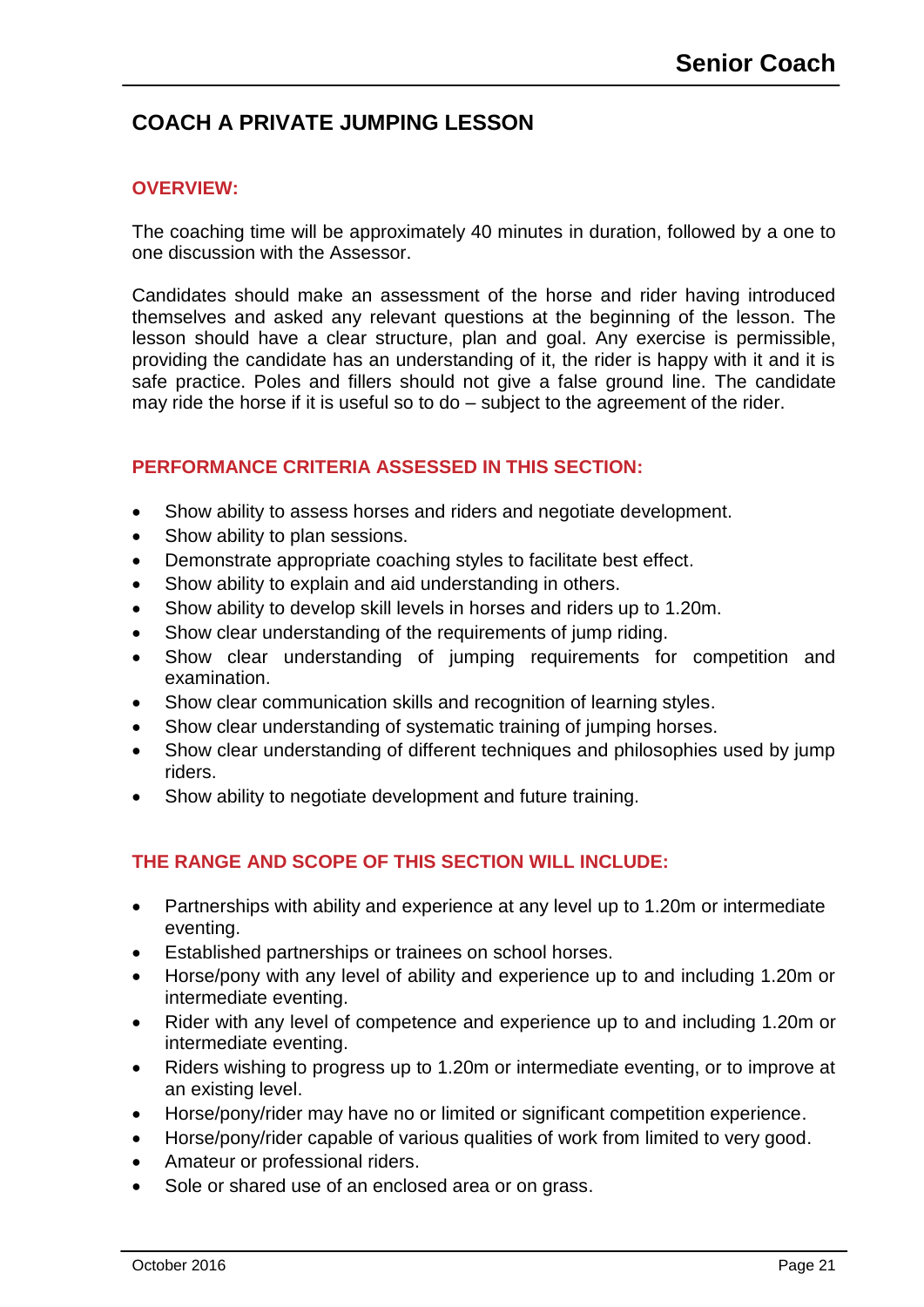# **VERBALLY EVALUATE THE ABILITY OF A HORSE AND RIDER ON THE FLAT**

#### **OVERVIEW:**

This session will be approximately 10 minutes in duration, assessed by a one to one discussion with the Assessor.

Candidates will be asked to give a verbal commentary to the Assessor on a horse and rider's work on the flat.

#### **PERFORMANCE CRITERIA ASSESSED IN THIS SECTION:**

- Show ability to assess horse and rider.
- Show ability to explain findings to a third party.
- Show clear communication skills.
- Show clear understanding of strengths and weaknesses in performance horses.
- Show clear understanding of requirements of competition and examination.
- Be able to use the scales of training and the scale of marks as objective measurement criteria.
- Be able to recognise and explain the effect of a rider's position and influence.

- Candidates will assess a working partnership that they have not taught or previously worked with.
- Partnerships with any level of ability up to and including Advanced Medium.
- Established partnerships or trainees on school horses.
- Horse/pony with any level of ability up to and including Advanced Medium.
- Rider with any level of competence up to and including Advanced Medium.
- Horse/pony/rider capable of various qualities of work from limited to very good.
- Sole or shared use of an enclosed area.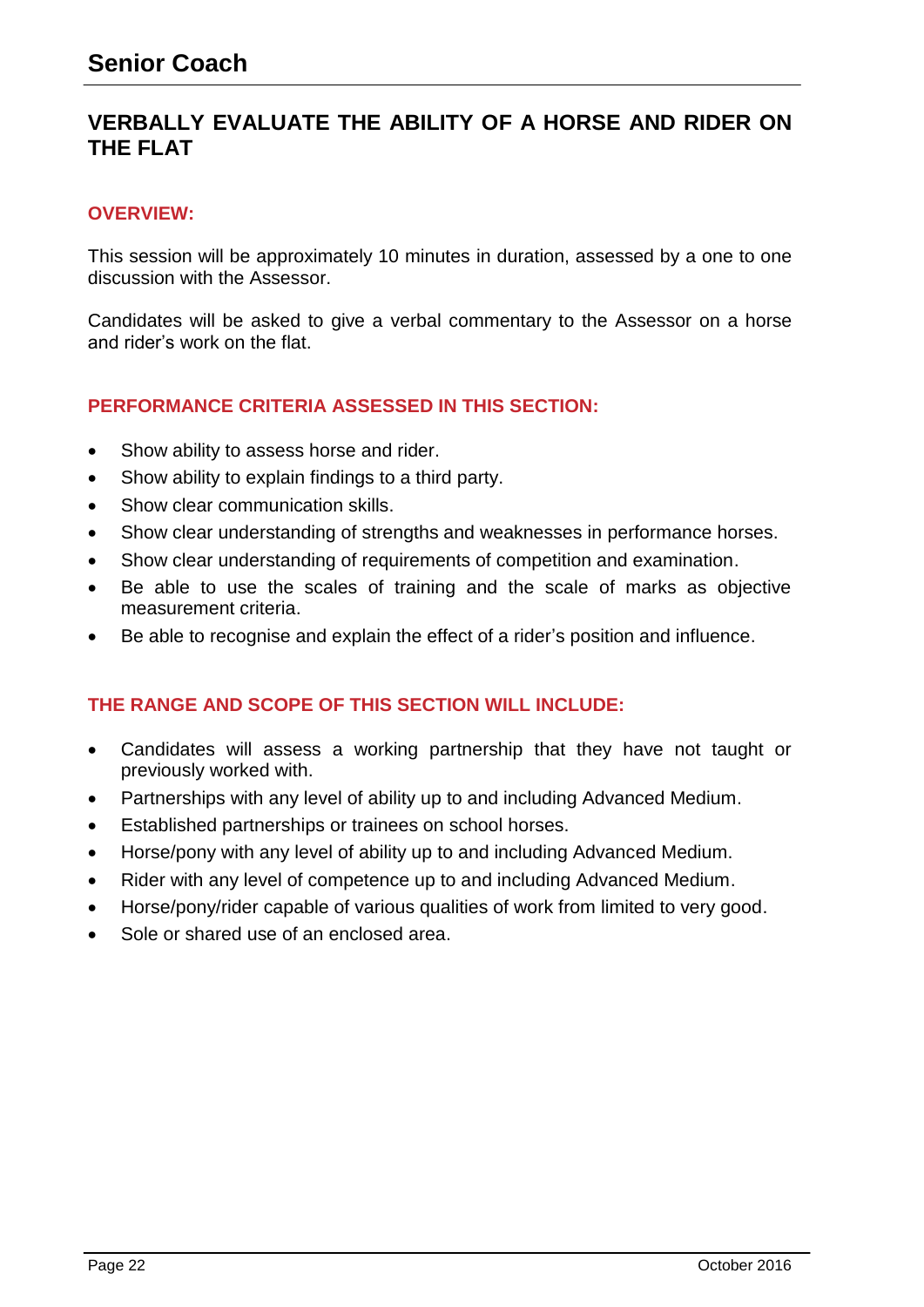#### **VERBALLY EVALUATE THE ABILITY OF A HORSE AND RIDER OVER FENCES**

#### **OVERVIEW:**

This session will be approximately 10 minutes in duration, assessed by a one to one discussion with the Assessor.

Candidates will be asked to give a verbal commentary to the Assessor on the horse and rider's work on the flat and technique over fences.

#### **PERFORMANCE CRITERIA ASSESSED IN THIS SECTION:**

- Show ability to assess horse and rider.
- Show ability to explain findings to a third party.
- Show clear communication skills.
- Show clear understanding of strengths and weaknesses in performance horses.
- Show clear understanding of requirements of competition and examination.
- Be able to recognise and explain the effect of a rider's position and influence.

- Candidates will assess a working partnership that they have not taught or previously worked with, that they will then go on and coach.
- Partnerships with any level of ability up to and jumping 1.20m.
- Established partnerships or trainees on school horses.
- Horse/pony with any level of ability up to and including jumping 1.20m.
- Rider with any level of competence up to and including jumping 1.20m.
- Horse/pony/rider capable of various qualities of work from limited to very good.
- Sole or shared use of an enclosed area or field.